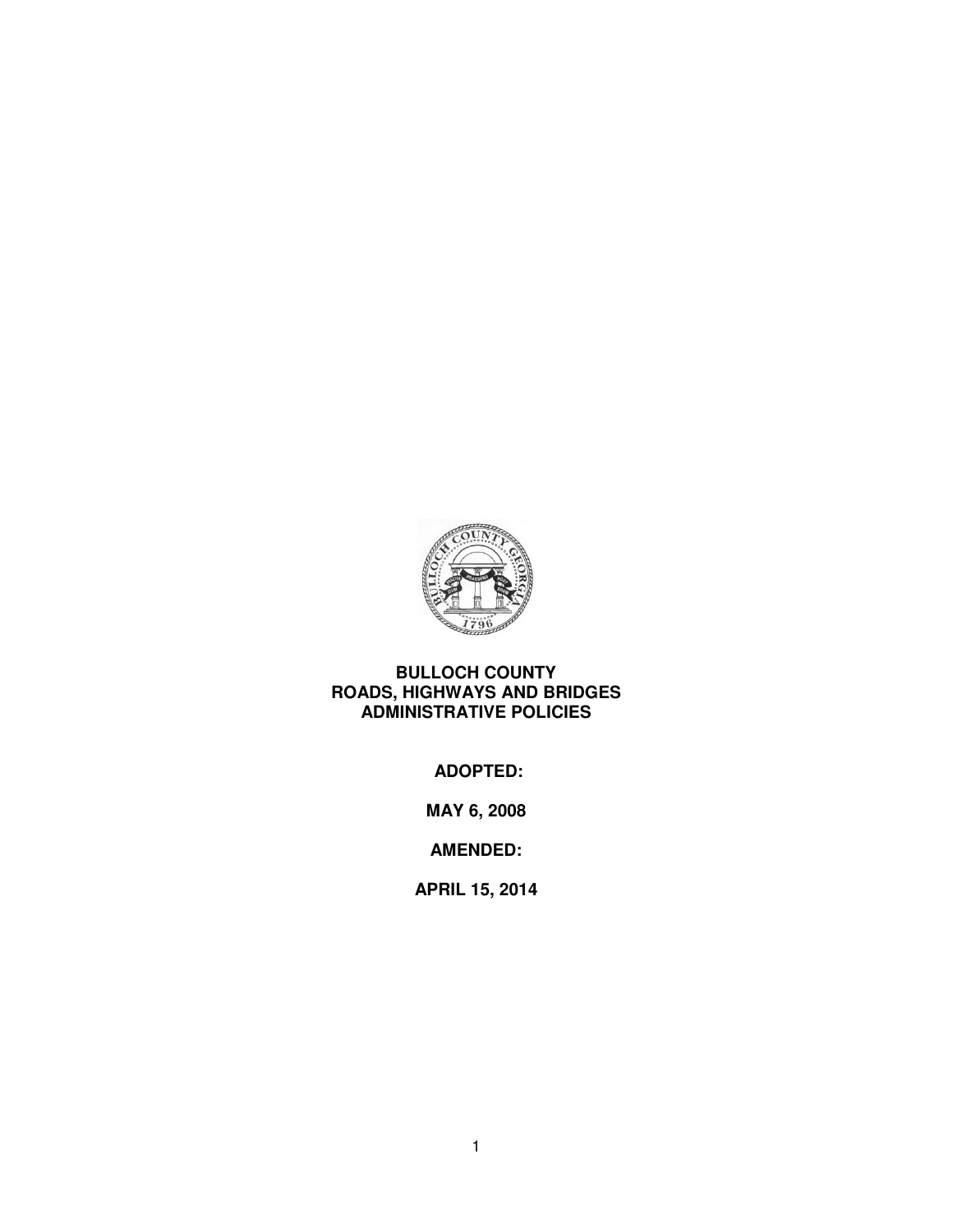# **TABLE OF CONTENTS**

| 1.0  | <b>PURPOSE</b>                                                | 3                |
|------|---------------------------------------------------------------|------------------|
| 2.0  | <b>DEFINITIONS</b>                                            | 4                |
| 3.0  | <b>WORK ON PRIVATE PROPERTY</b>                               | $6\phantom{1}6$  |
| 4.0  | DRAINAGE ON PRIVATE PROPERTY                                  | $\overline{7}$   |
| 5.0  | <b>EMERGENCY WORK ON PRIVATE ROADS</b>                        | 8                |
| 6.0  | <b>MAINTENANCE OF PUBLIC ROADS AND DRAINAGE WAYS</b>          | $\boldsymbol{9}$ |
| 7.0  | DRIVEWAY INSTALLATION AND MAINTENANCE                         | 11               |
| 8.0  | <b>STREET NAME SIGNS</b>                                      | 14               |
| 9.0  | <b>TRAFFIC ENGINEERING</b>                                    | 15               |
| 10.0 | <b>SURPLUS DIRT</b>                                           | 16               |
| 11.0 | <b>MAJOR CONSTRUCTION PROGRAMMING</b>                         | 17               |
| 12.0 | STANDARDS FOR ACCEPTING, IMPROVING AND MAINTAINING NEW        |                  |
|      | <b>STREETS AND STORM DRAINAGE</b>                             | 19               |
| 13.0 | <b>ABANDONMENT OF PUBLIC ROADS AND RIGHT-OF-WAYS</b>          | 24               |
| 14.0 | TEMPORARY CLOSING OF STREETS AND ROADS                        | 26               |
| 15.0 | <b>EMINENT DOMAIN</b>                                         | 27               |
| 16.0 | <b>ENCROACHMENTS AND EASEMENTS ON, OVER, UNDER AND ACROSS</b> |                  |
|      | <b>PUBLIC STREETS AND PROPERTY</b>                            | 29               |
| 17.0 | <b>VERTICAL DEFLECTION TRAFFIC CALMING DEVICES</b>            | 32               |
|      |                                                               |                  |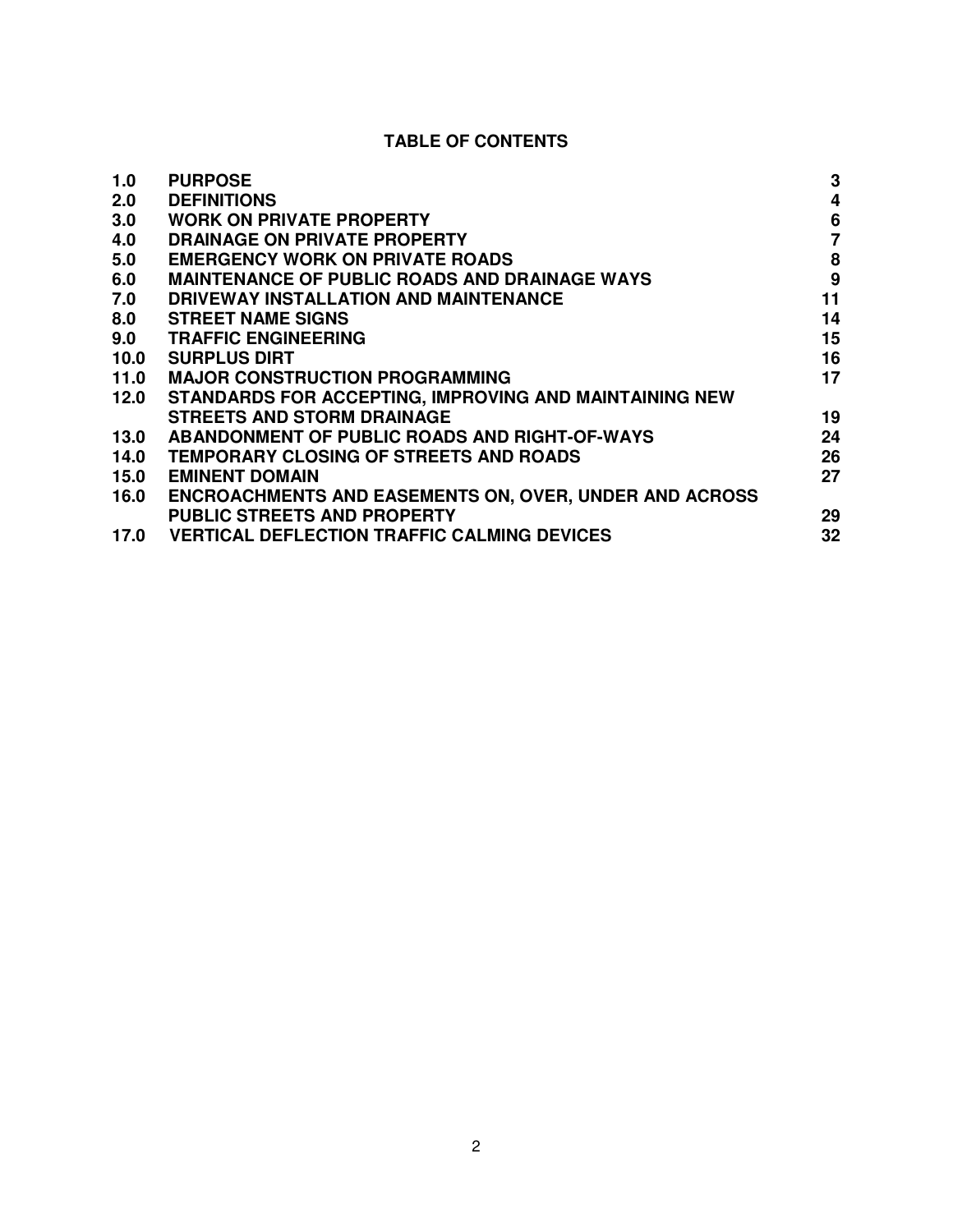## **1.0 PURPOSE.**

The purpose of these policies is to define the mission, responsibilities and limitations of the County Department of Roads and Bridges and shall apply to all lands within the jurisdiction of the county and within the jurisdiction of those municipalities that agree, through intergovernmental service contracts, to have these provisions administered within their corporate limits. Unless otherwise defined herein, the County Manager shall be responsible for the administration of these policies.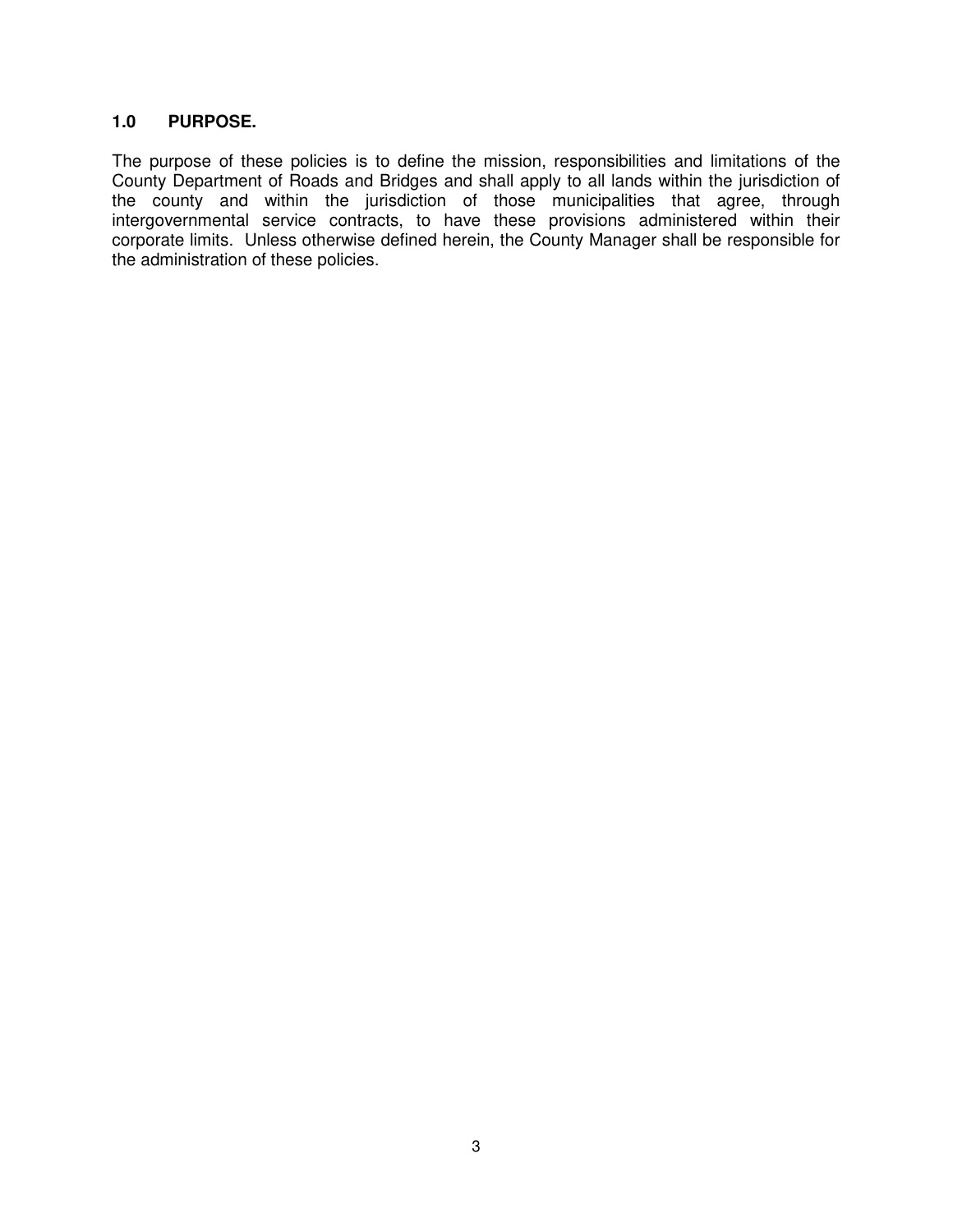#### **2.0 DEFINITIONS.**

The following definitions apply to words and terms used in these policies. All other words shall have their usual and customary meaning unless otherwise indicated.

County. Bulloch County, Georgia, its Board of Commissioners or its administrative staff acting on its behalf.

County road system. All those public highways, streets and roads, paved and unpaved, that have been acquired and incorporated into the county road system through gift, devise, exchange, purchase, prescription, dedication, eminent domain, or any other manner provided by law.

County department of roads and bridges. A department of the County Transportation Division under the Board of Commissioners. May also be referred to as county forces.

Driveway. Any paved or unpaved private way which is intended for vehicular access from a highway, street or road to one or more residences or businesses or parcels or property.

Easement. a legal interest in real property that grants the right to use in some specified manner the property of another; often, specif., the right to enter upon or pass over another's land

Emergency. A situation that produces an eminent threat to life or property.

Functional classification. Refers to a road's role, or "function", in an area's roadway system.

GDOT. Acronym for Georgia Department of Transportation.

Group development. A land use consisting of two or more units, including, but not limited to shopping centers, apartments or multi-family complexes, or a planned development as defined in the Bulloch County Zoning Oridnance.

Highway, street or road. The terms "highway', "street", and "road", as used herein, shall be general terms denoting a public way for the purpose of vehicular travel. The terms shall refer to the entire area within the right-of-way to include roadways, pedestrian facilities, bridges, tunnels, viaducts, drainage structures and all other facilities commonly considered component parts of highways, streets or roads. These terms are used interchangeably herein.

Motif signs. A decorative non-county issued sign that is not a standard sign accepted by the Manual of Uniform Traffic Control Devices.

Private road. As it is used in this article, a private road refers to a road that is not maintained by any public entity such as the County, the Georgia Department of Transportation (GDOT) or a municipality. Depending upon the granting of easements and accepted use, private roads may be used by those other than the property owners.

Public road. A public road refers to a road that is maintained by a public entity. This would include all roads in the county road system. In this case, the public is clearly entitled to use the road.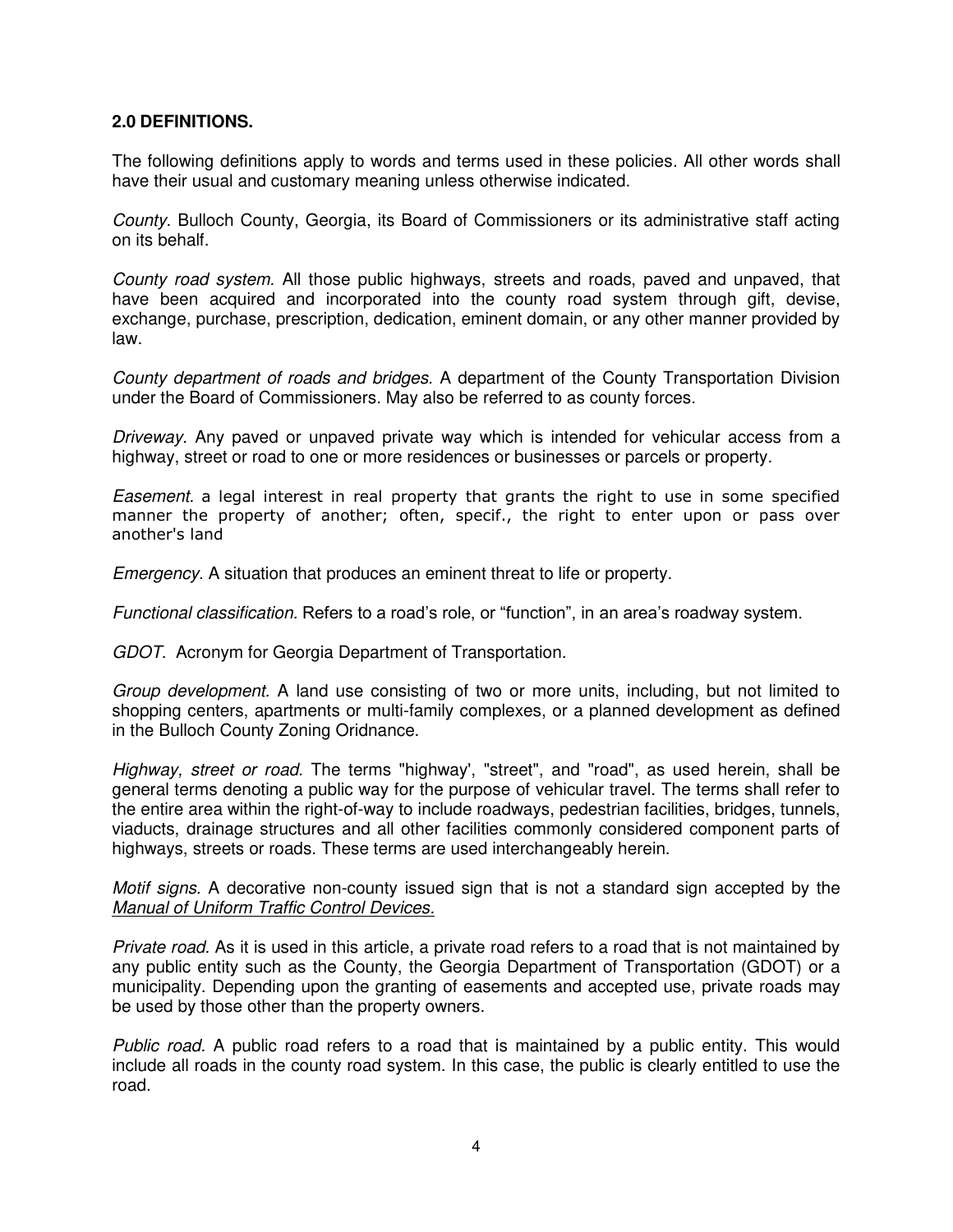Right-of-way. A strip or parcel of land occupied or intended for occupancy by a street, road, railroad or other special use. Fee simple title may or may not be granted to the agency or entity acquiring the right-of-way, but the property is dedicated exclusively for the intended use and is platted separately and distinct from the adjoining lots or parcels.

Security for performance or maintenance. A surety bond, bank letter of credit, escrow account or similar instrument that provides a guarantee of performance or maintenance of construction activities on a proposed or existing right-of-way.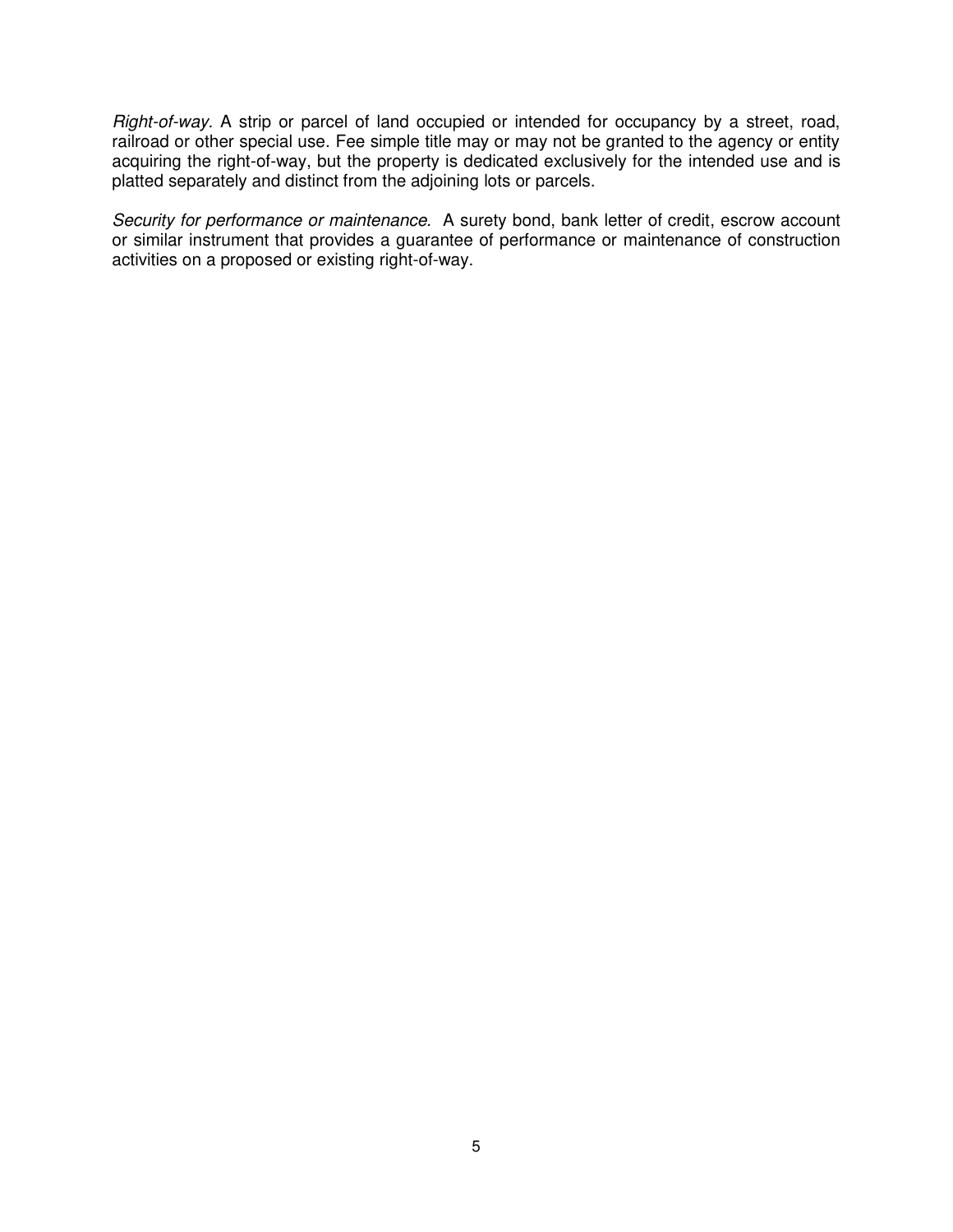## **3.0 WORK ON PRIVATE PROPERTY.**

Generally county forces are prohibited from performing any work on private property not specifically authorized under the provisions of this section except in emergency situations involving public health or safety and authorized, in writing, by the County Manager.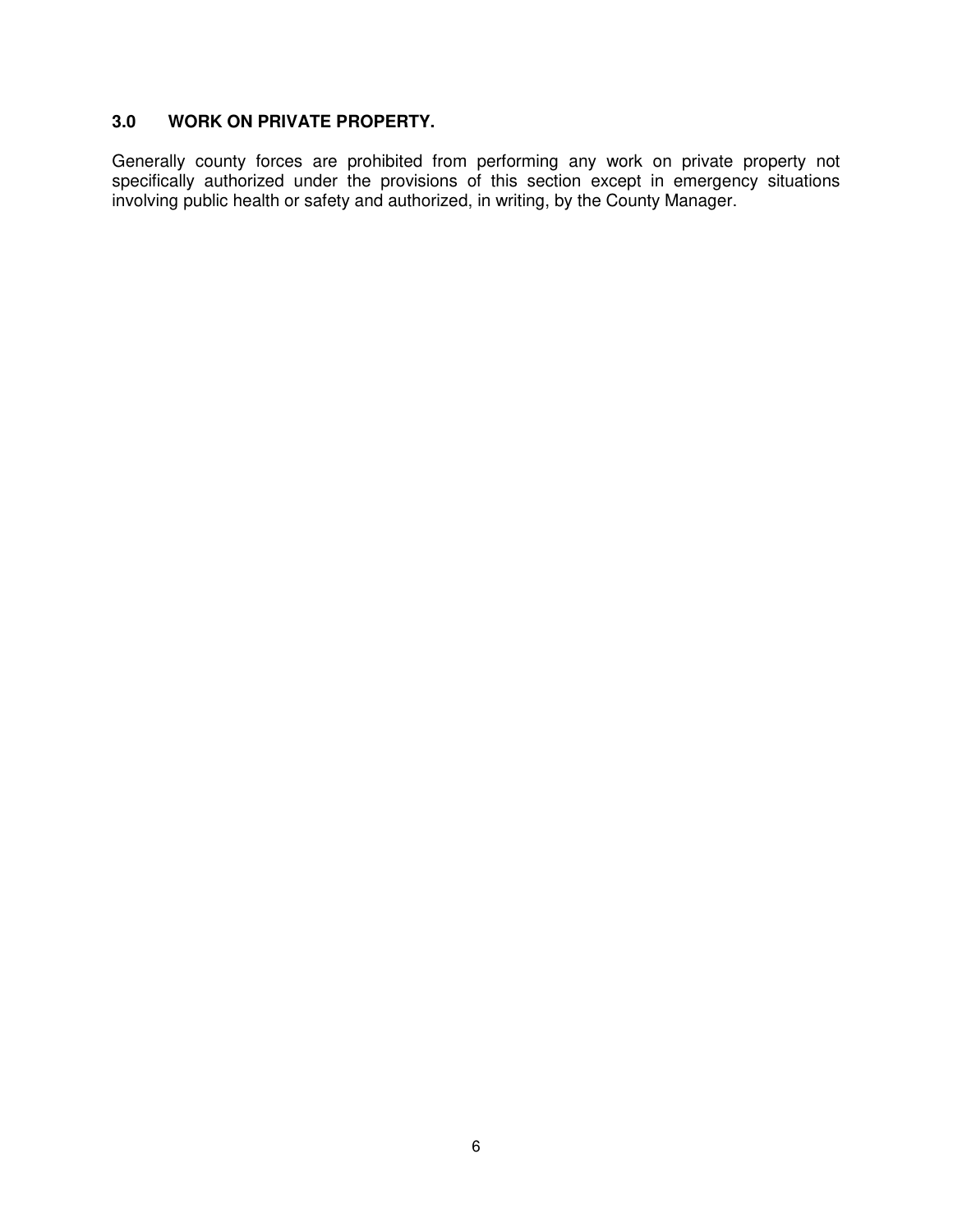# **4.0 DRAINAGE ON PRIVATE PROPERTY.**

Generally, the maintenance of drainage structures or facilities on private property is the responsibility of the property owner. However, in selected and warranted circumstances described below, maintenance, repair or construction by county forces may be warranted.

**Approval Procedure:** The County Manager may approve such work as an advanced level of service if he/she determines that **a clear and substantial public interest** is served in the correction, maintenance or improvement of a drainage structure or facilities. Drainage improvements and/or maintenance will be undertaken by county forces on private property only under conditions below.

| <b>Conditions for Approval</b>                                                                                                                                                                                              | <b>Criteria for Approval</b>                                                                                                                                                                                                                                                                            |
|-----------------------------------------------------------------------------------------------------------------------------------------------------------------------------------------------------------------------------|---------------------------------------------------------------------------------------------------------------------------------------------------------------------------------------------------------------------------------------------------------------------------------------------------------|
| A disaster, state of emergency<br>or<br>serious health hazard, as designated by<br>county or state health officials affecting<br>multiple residences.<br>• A malfunction of the drainage system<br>within the right-of-way. | Before any work is performed by county<br>$\bullet$<br>under these<br>circumstances,<br>forces<br>temporary drainage easements will be<br>obtained and granted to the county for any<br>existing or proposed drainage facilities on<br>all private property.                                            |
| Problems associated<br>with<br>projects<br>constructed by the county.<br>A problem with the structural integrity of<br>$\bullet$<br>the existing drainage infrastructure of the<br>county.                                  | Permanent easements for maintenance of<br>$\bullet$<br>drainage facilities will not be accepted<br>unless recommended<br>by the<br>County<br>Engineer, and provided the property<br>owners hold harmless and release the<br>county from all claims resulting<br>from<br>deficiencies of the facilities. |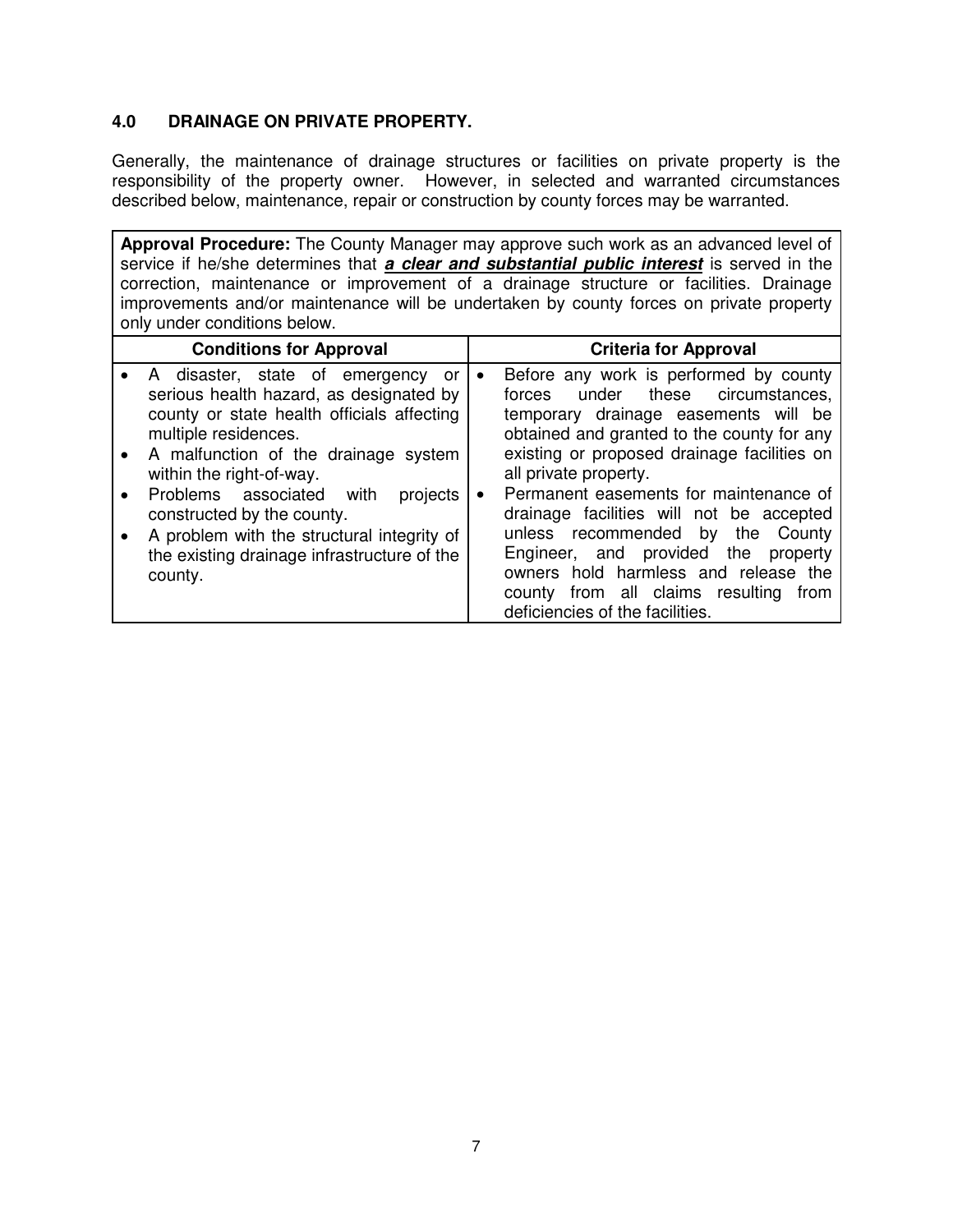# **5.0 EMERGENCY WORK ON PRIVATE ROADS.**

Generally, the maintenance of private roads is the responsibility of the property owner. However, in selected and warranted circumstances described below, removal of storm debris by county forces may be warranted.

**Approval Procedure:** The Transportation Director may approve such work, upon consulting with the Public Safety Director, if they determine that access to such roadway is necessary for the performance of one or more emergency functions.

| <b>Conditions for Approval</b> |                                                   |  |  |  |  | <b>Criteria for Approval</b> |                                                                                                                                                                                                                                                                                                                                           |
|--------------------------------|---------------------------------------------------|--|--|--|--|------------------------------|-------------------------------------------------------------------------------------------------------------------------------------------------------------------------------------------------------------------------------------------------------------------------------------------------------------------------------------------|
|                                | Imminent threat or danger to life or<br>property. |  |  |  |  |                              | Any work will be done on a one-time basis<br>only.<br>The work of county forces is limited to the<br>$\bullet$<br>minimum improvements that will allow full<br>and immediate access to the affected<br>residences.<br>County maintained roads will take priority.<br>$\bullet$<br>Routine maintenance will not be provided<br>thereafter. |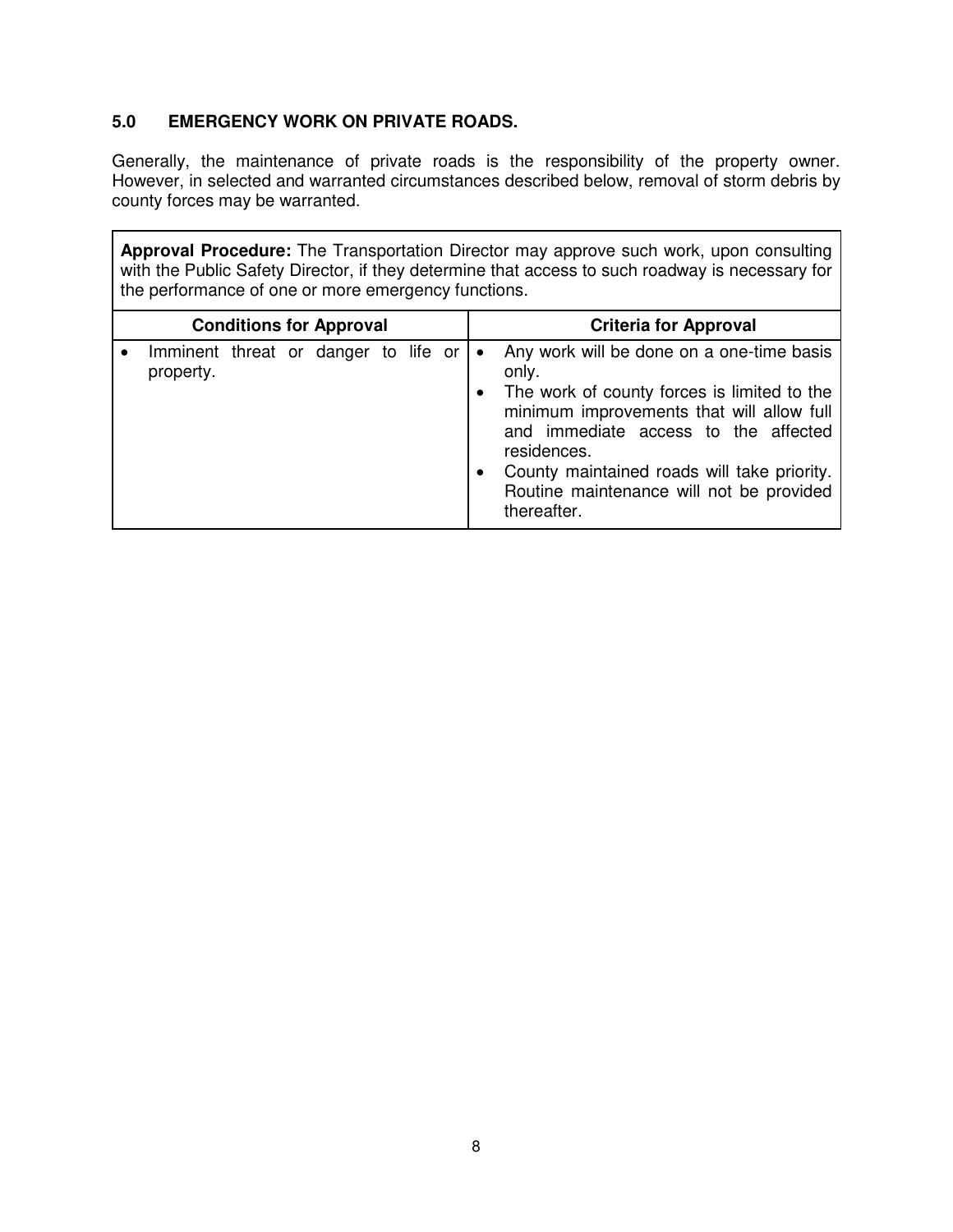## **6.0 MAINTENANCE OF PUBLIC ROADS AND DRAINAGE WAYS.**

Maintenance by county forces may occur on paved roads dedicated for public use provided that they have been accepted according to County standards.

Maintenance by county forces may occur on unpaved roads dedicated for public use regardless of whether or not the dedication was by law or usage. All unpaved roads which have come to be public roads by the exercise of unlimited public use for the preceding seven (7) years or more, and which have been maintained by the county for the preceding seven (7) years or more, shall be deemed dedicated and maintained. The county will claim a prescriptive easement for all unpaved roads deemed to be dedicated as public roads by usage, which will be comprised of the land actually maintained by the county as part of the road.

The County Engineer shall periodically update the existing county road map to distinguish county maintained roads, both paved and unpaved.

Maintenance of public roads and drainage ways shall be distinguished between minimum and advanced levels of service to be provided by the County Department of Roads and Bridges. These levels of service shall define the standard for each type service on paved and unpaved roads, and authorization procedures.

| <b>Minimum Level of Service</b>                                                                                                                                                                                                                                                                                                                                    |                |              |  |  |  |
|--------------------------------------------------------------------------------------------------------------------------------------------------------------------------------------------------------------------------------------------------------------------------------------------------------------------------------------------------------------------|----------------|--------------|--|--|--|
| <b>Standard:</b> This level of maintenance shall typically consist of a minimum level of service that<br>includes the restoration and repair of the travel way to the safe and usable condition.                                                                                                                                                                   |                |              |  |  |  |
| <b>Authorization:</b> The Transportation Director or his/her designee may establish schedules                                                                                                                                                                                                                                                                      |                |              |  |  |  |
| and approve work orders originating from service requests for this type of maintenance.                                                                                                                                                                                                                                                                            |                |              |  |  |  |
| <b>Service Provided</b>                                                                                                                                                                                                                                                                                                                                            | <b>Unpaved</b> | Paved        |  |  |  |
| Grading and surface maintenance.                                                                                                                                                                                                                                                                                                                                   | X              | $\mathsf{X}$ |  |  |  |
| Application of aggregates to stabilize existing roadways.                                                                                                                                                                                                                                                                                                          | X              | $\mathsf{X}$ |  |  |  |
| Installation and replacement of street name and traffic control<br>signs.                                                                                                                                                                                                                                                                                          | X              | X            |  |  |  |
| Vegetation control, including, but not limited to, cutting back<br>overhanging branches, mowing road shoulders on unimproved<br>properties, and chemical spraying.                                                                                                                                                                                                 | X              | X            |  |  |  |
| Removal of dead trees will be done on private property at the<br>discretion of the Transportation Director only when there is a clear<br>and imminent danger that they will fall on to a public road. The tree<br>will be placed on the owner's adjacent property outside of the<br>right-of-way or easement. The debris will not be disposed of by the<br>county. | X              | X            |  |  |  |
| Reshaping of roadside drainage channels and slopes.                                                                                                                                                                                                                                                                                                                | X              | X            |  |  |  |
| Cleaning replacement or repair of cross-pipes and culverts.                                                                                                                                                                                                                                                                                                        | X              | X            |  |  |  |
| Base and sub-base repair.                                                                                                                                                                                                                                                                                                                                          | X              | X            |  |  |  |
| Litter control.                                                                                                                                                                                                                                                                                                                                                    |                | X            |  |  |  |
| Χ<br>Pothole patching and surface maintenance.                                                                                                                                                                                                                                                                                                                     |                |              |  |  |  |
| X<br>X<br>Driveway installation and replacement (see Section 7.0).                                                                                                                                                                                                                                                                                                 |                |              |  |  |  |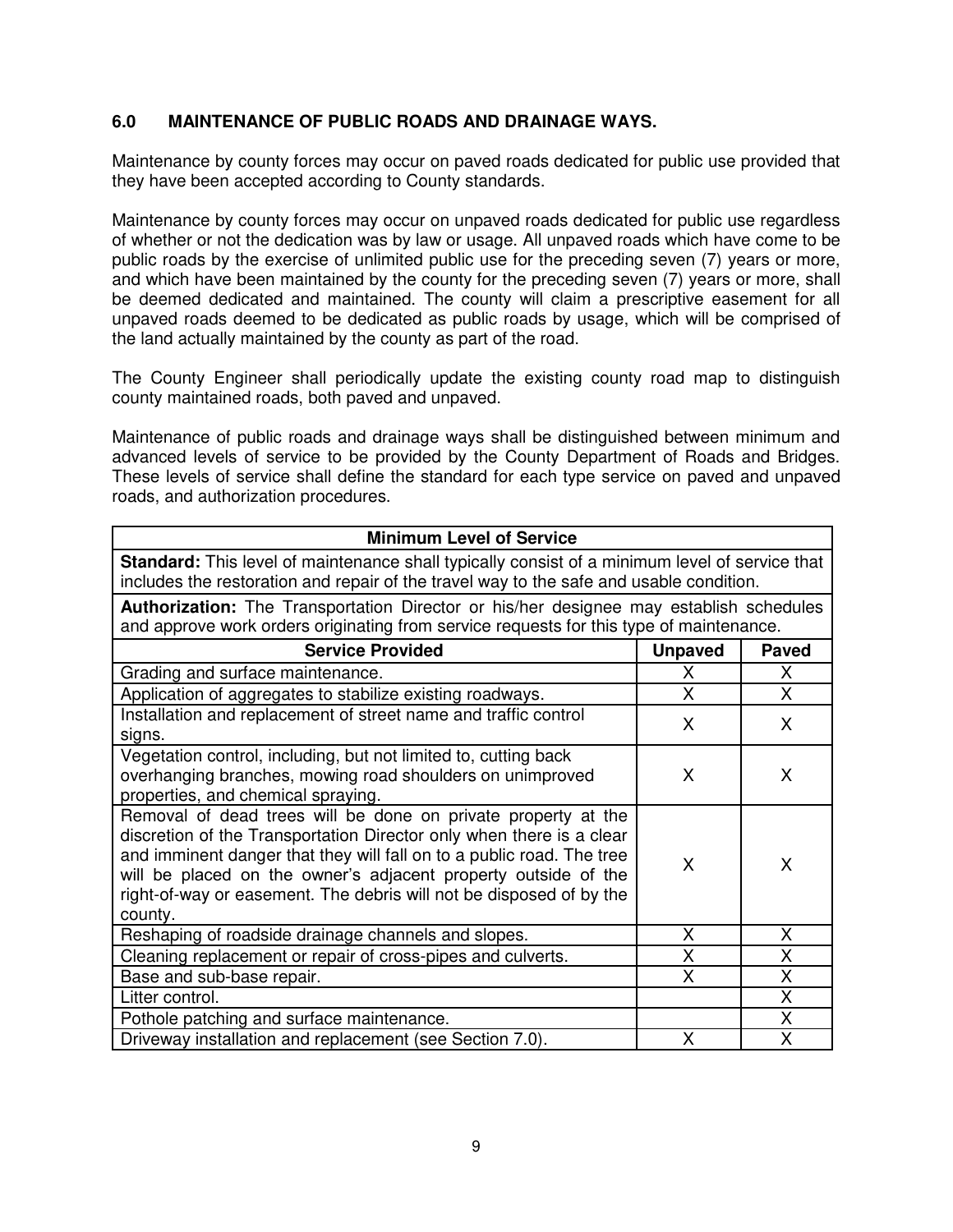| <b>Advanced Level of Service</b>                                                                                                  |                |              |  |  |  |
|-----------------------------------------------------------------------------------------------------------------------------------|----------------|--------------|--|--|--|
| <b>Standard:</b> This level of maintenance shall consist of extended maintenance costs                                            |                |              |  |  |  |
| associated with a change of minimum level of service, whether existing or proposed.                                               |                |              |  |  |  |
| <b>Authorization:</b> The County Manager may approve work orders originating from service                                         |                |              |  |  |  |
| requests or recommendations from the Transportation Director for this type of maintenance.                                        |                |              |  |  |  |
| <b>Service Provided</b>                                                                                                           | <b>Unpaved</b> | <b>Paved</b> |  |  |  |
| Extension of road surface length or width.                                                                                        | x              | X            |  |  |  |
| Change in grade of two or more feet (>2").                                                                                        | x              |              |  |  |  |
| Change in location, alignment and deviation of roadway.                                                                           | X              | X            |  |  |  |
| Relocation or expansion of storm drainage pathways, pond dams<br>or roadside ditches.                                             | x              | x            |  |  |  |
| Hydro-seeding and erosion control.                                                                                                | X              | X            |  |  |  |
| Guard rail repair.                                                                                                                | Χ              | x            |  |  |  |
| Traffic control sign and device repair.                                                                                           | χ              |              |  |  |  |
| Drainage on private property with a clear public interest.                                                                        | x              | x            |  |  |  |
| Any construction or reconstruction of a specific project with<br>expected, projected or anticipated costs which exceed \$5000.00. | x              |              |  |  |  |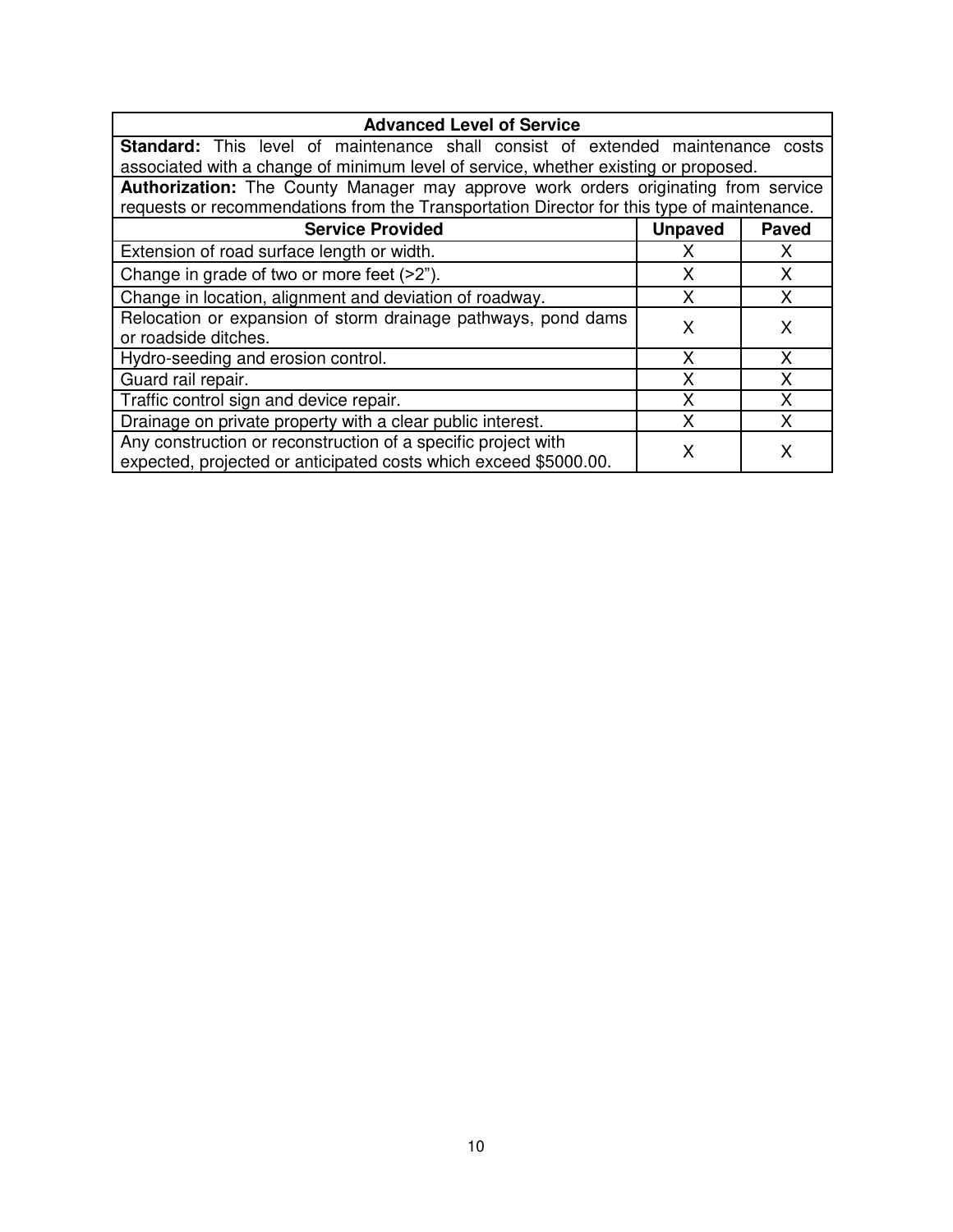# **7.0 DRIVEWAY INSTALLATION AND MAINTENANCE.**

# 7.1 General

The installation of any new driveway in the county shall be governed by the "Bulloch County Public Road Right-of-Way Ordinance." This ordinance shall require a permit to be granted by the County Engineer or his/her designee and paying such fees as may be required for the purchase and installation by the county of pipe necessary to ensure the unobstructed flow and drainage of water within such public rights-of-way. While the County Engineer may waive the county installation of pipe he/she deems is not necessary to achieve the purpose of the county ordinance, these policies shall require a permit and adherence to installation standards for various types of driveway installation by private contractors, individuals and other entities. Such permit shall be accompanied by a processing and review fee subject to the Board of Commissioners' adopted schedule of fees and charges.

Minor maintenance of existing driveway facilities by property owners in the right-of-way does not require a permit. This would include re-coating an existing asphalt driveway with sealer or cleaning out a clogged culvert pipe. However, any excavation of the driveway apron or the adjacent area of the right-of-way does require a permit. The county will only maintain those items that it installs. In the event that a property owner wishes to pave their driveway apron, the county will assume no further maintenance of the apron. On dirt roads, paved aprons will not be allowed.

## 7.2 Residential Driveways

Permits for the installation of residential driveways are required along county maintained roads are administered by the County Engineer who upon request for a permit will advise the petitioner regarding location, grading plan (from the outer edge of the shoulder of the road to the right-of-way line) and pipe to be placed under the driveway. If the County provides installation of the driveway, the permit fee shall be waived, in-lieu of the installation cost.

Installation Standards:

- 1) All residential driveways on a state highway shall be installed in accordance with Georgia Department of Transportation (GDOT) standard specifications.
- 2) Driveway pipe width must not be less than sixteen (16') feet and no more than thirty-two (32') feet long. The County Engineer or his designee may waive this standard as appropriate.
- 3) Apron finish shall match the driveway extending from the dwelling to the right-of-way line, unless waived by the County Engineer.
- 4) If the driveway is paved, but without curb and gutter (or along a road with an inverted crown used for drainage), there should be at least a two (2') foot shoulder along the drive and around the radii before beginning the slope down to the drainage ditch.
- 5) The front slope, back slope and the slope around the end of the drain pipe under the drive, if present, should be the same as if it were a commercial driveway.
- 6) Where the ends of side drain pipe are exposed to traffic inside the clear zone, the County Engineer may require safety slope end sections.
- 7) All side drain pipes larger than thirty-six (36") inches must have an inlet and an outlet headwall. Only safety headwalls or those specifically approved by the County Engineer are allowed.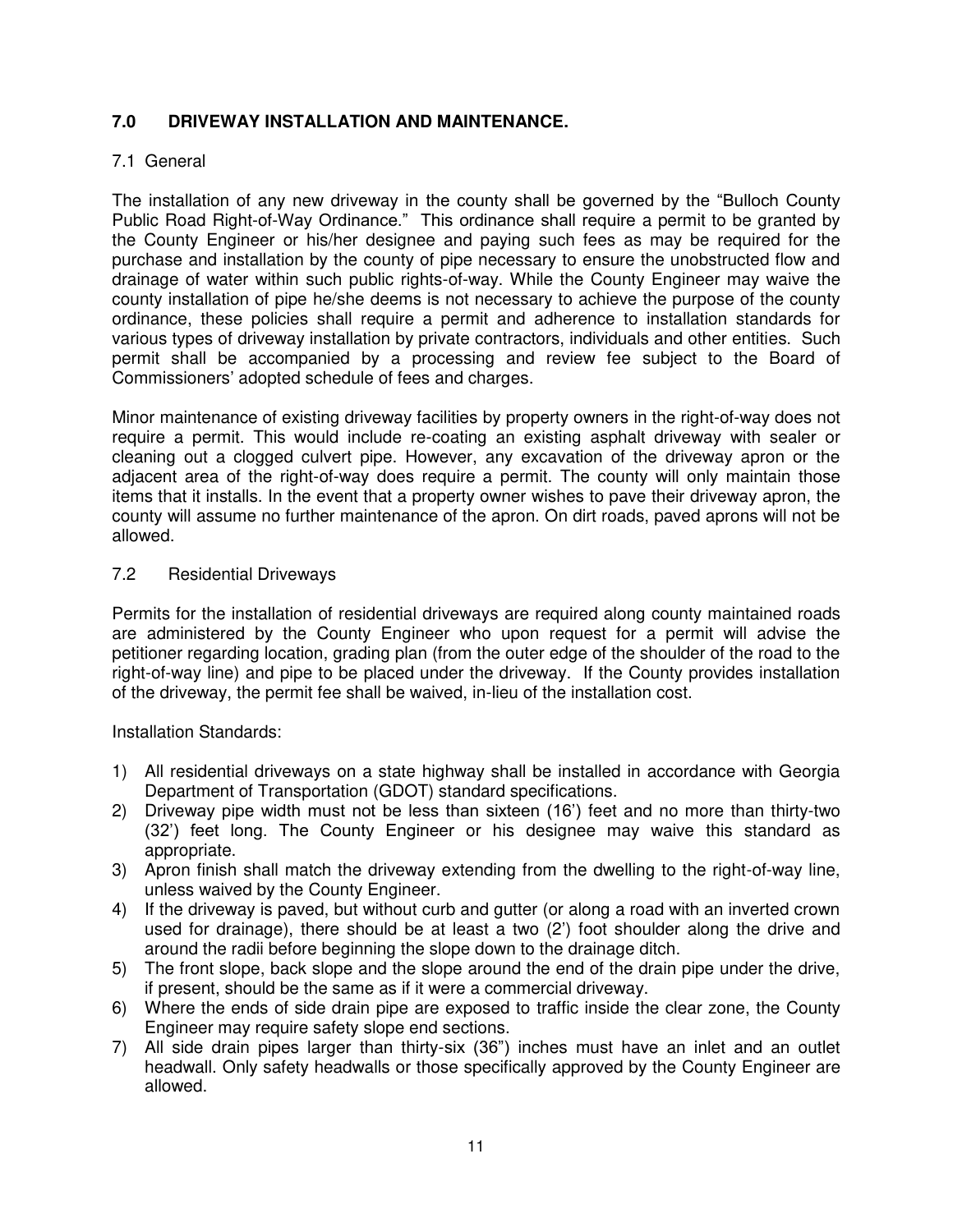## 7.3 Commercial and Group Development Driveways

Commercial and group development driveway permits are required on county maintained roads. Permits are administered by the County Engineer who will advise the petitioner regarding location, grading plan (from the outer edge of the shoulder of the road to the right-of-way line) and pipe to be placed under the driveway. These types of driveways will be installed by the applicant at their own expense and according to the following requirements.

Owners/developers of commercial developments accessing county roadways utilizing existing driveway cuts shall be required to submit development plans indicating onsite traffic movement and site ingress and egress to the County Engineer for review and approval.

Installation Standards:

- 1) All commercial driveways on a state highway shall be installed in accordance with GDOT standard specifications.
- 2) All commercial driveways designed for two-way operation shall have a minimum throat width of twenty-four (24') feet and a maximum throat width of thirty (30') feet, measured at right angle to the centerline of the driveway at the rights-of-way line.
- 3) All commercial driveways designed for one-way operation shall have a minimum throat width of sixteen (16') feet and a maximum throat width of twenty-four (24') feet, measured at right angle to the driveway centerline at the rights-of-way line. Driveways operated for oneway traffic shall be so designated and have signage installed accordingly as directed by the County Engineer at permittee's expense.
- 4) All commercial driveways shall meet the traveled way with a curve having a minimum radius of twenty-five (25') feet. Larger radii may be required as directed by the County Engineer.
- 5) Channelizing islands at the driveway intersection are required on arterials or major collector roads as directed by the County Engineer.
- 6) Driveway storage should be of sufficient length to keep stopped vehicles from blocking the path of entering vehicles or vehicles traveling within the site. The County Engineer may require a longer throat length or a median in the driveway.
- 7) Commercial driveways located closer than one-hundred (100') feet apart will be required to be paved along the intervening roadside shoulder and provided with necessary appurtenances, if serving the same abutter.
- 8) Each parcel that is in ownership separate from the ownership of contiguous parcels shall be entitled to at least one curb cut per street front.
- 9) A curb cut shall be no less than one-hundred (100') feet from an intersection with a street.
- 10) Where there is more than one driveway serving the same parcel, curb cuts shall be at least one-hundred twenty five (125') feet apart where practical.
- 11) When both property owners abutting a common property line agree, they may construct a joint commercial driveway which shall meet the same rules regarding width as all other commercial driveways and all the rules regarding location of commercial driveways, except that pertaining to location in regard to property lines.
- 12) Shared driveways are encouraged, and where practical a driveway that is not a shared driveway shall be at least fifty (50') feet from a side or rear property line.
- 13) The owner may be required to improve the driveway cut to accommodate the proposed development or eliminate the existing drive.
- 14) Where deemed necessary, the property owner shall provide deceleration and/or acceleration lanes, curb and gutter and underground drainage as an integral part of the commercial driveway.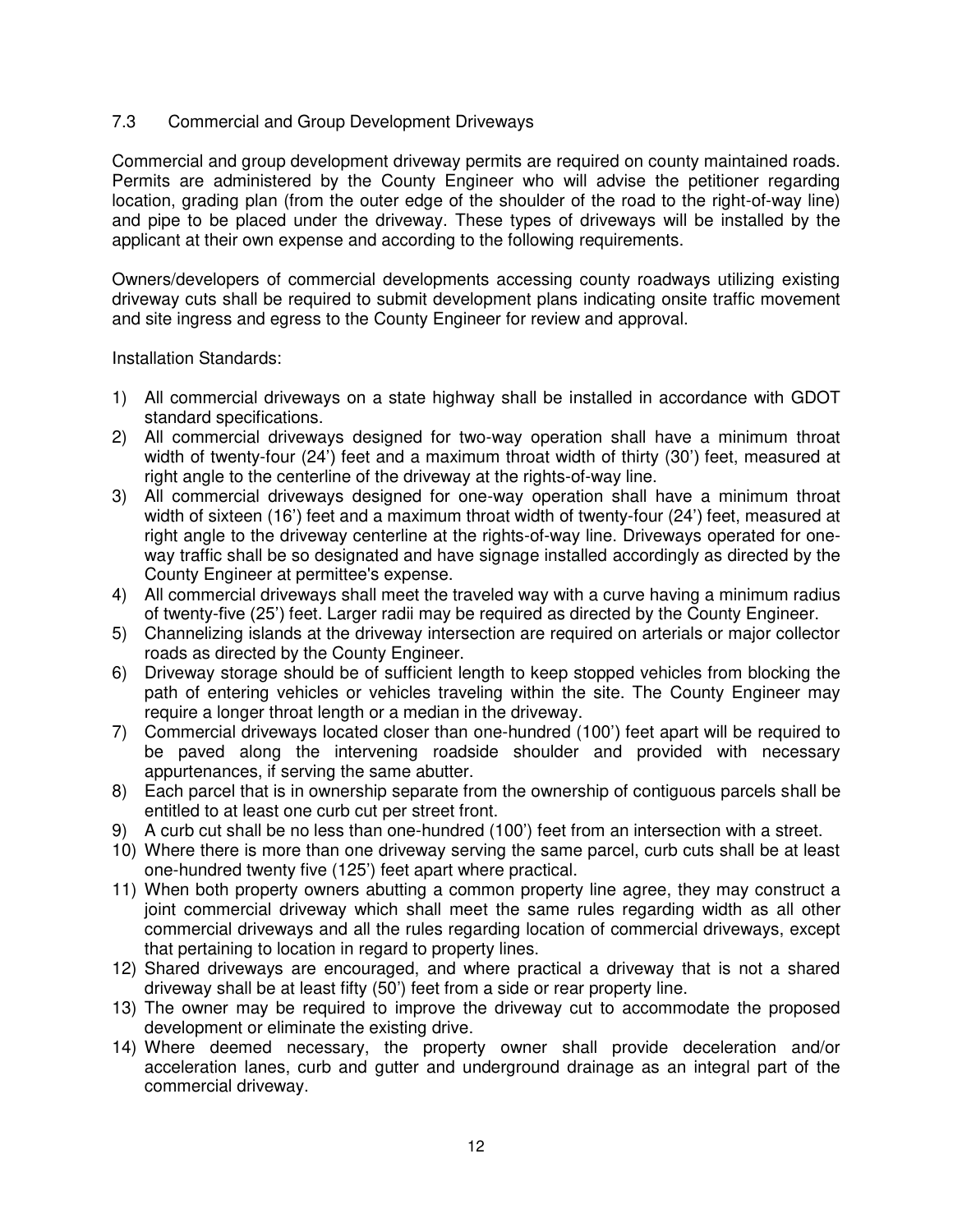## 7.4 Farm Use Driveways.

The permitting of farm use driveways will be determined on a case by case basis. Approval will depend on such factors as:

- 1) the depth of the existing or proposed drainage ditch swale in front of the property; and,
- 2) the level of traffic on the road and diameter of the pipe required to accommodate the anticipated storm water flow.

7.5 Forestry and Mining Driveways.

These driveways will be treated in the same manner as residential driveways.

7.6 Other Engineering Criteria

The County Engineer, at his discretion, may utilize criteria contained in the GDOT Driveway and **Encroachment Control Manual** as a guide in evaluating access management and approving permits, where appropriate.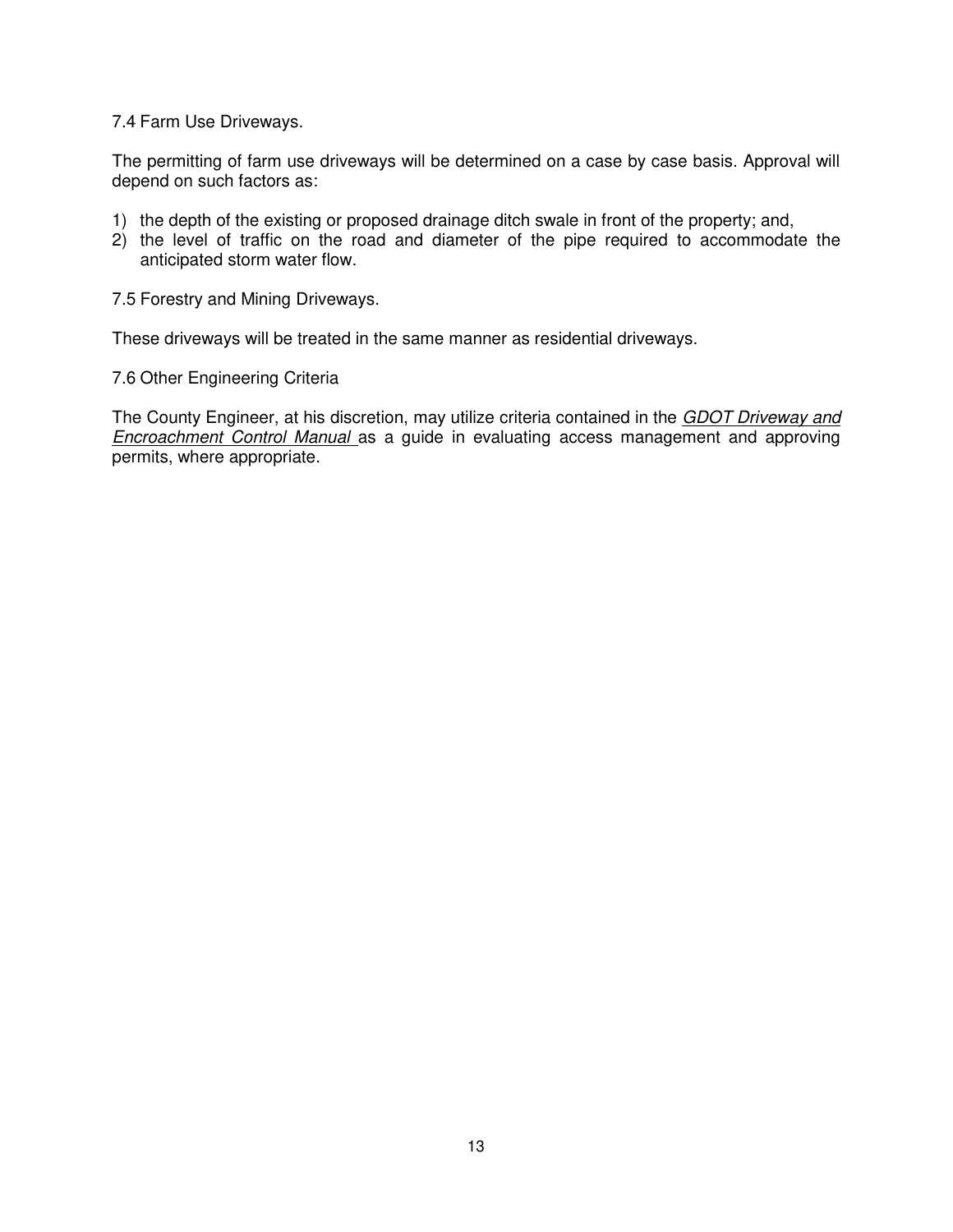# **8.0 STREET NAME SIGNS.**

## 8.1 Generally

The county shall maintain, repair and re-install standard street name signs on all public and private streets of the county under inventory for enhanced delivery of emergency 911 services. Developers of

## 8.2 Sign Standards for Publicly Maintained Signs

Standard street name signage for publically maintained signs will consist of fiberglass on wood posts, or as otherwise determined by the County, and will consist of the following:

- 1) A white reflective lettering a minimum of four (4) inches high on a reflective background.
- 2) A green background will denote a public road.
- 3) A blue background will denote a private road.
- 8.3 Sign Standards for Motif Signs in Subdivisions and Group Developments

The developer (or, common interest element such as a property manager or homeowner's association) of any new subdivision or group development constructed within the county is responsible for the cost of installing and maintaining of motif street name signs in accordance with an approved signage plan. Such plan shall be submitted along with the final subdivision plat to the County Engineer for approval. All street signs shall comply with the county's design standard for retro-reflectivity. Overhead signs with a county motif may be installed at selected intersections at the discretion of the County.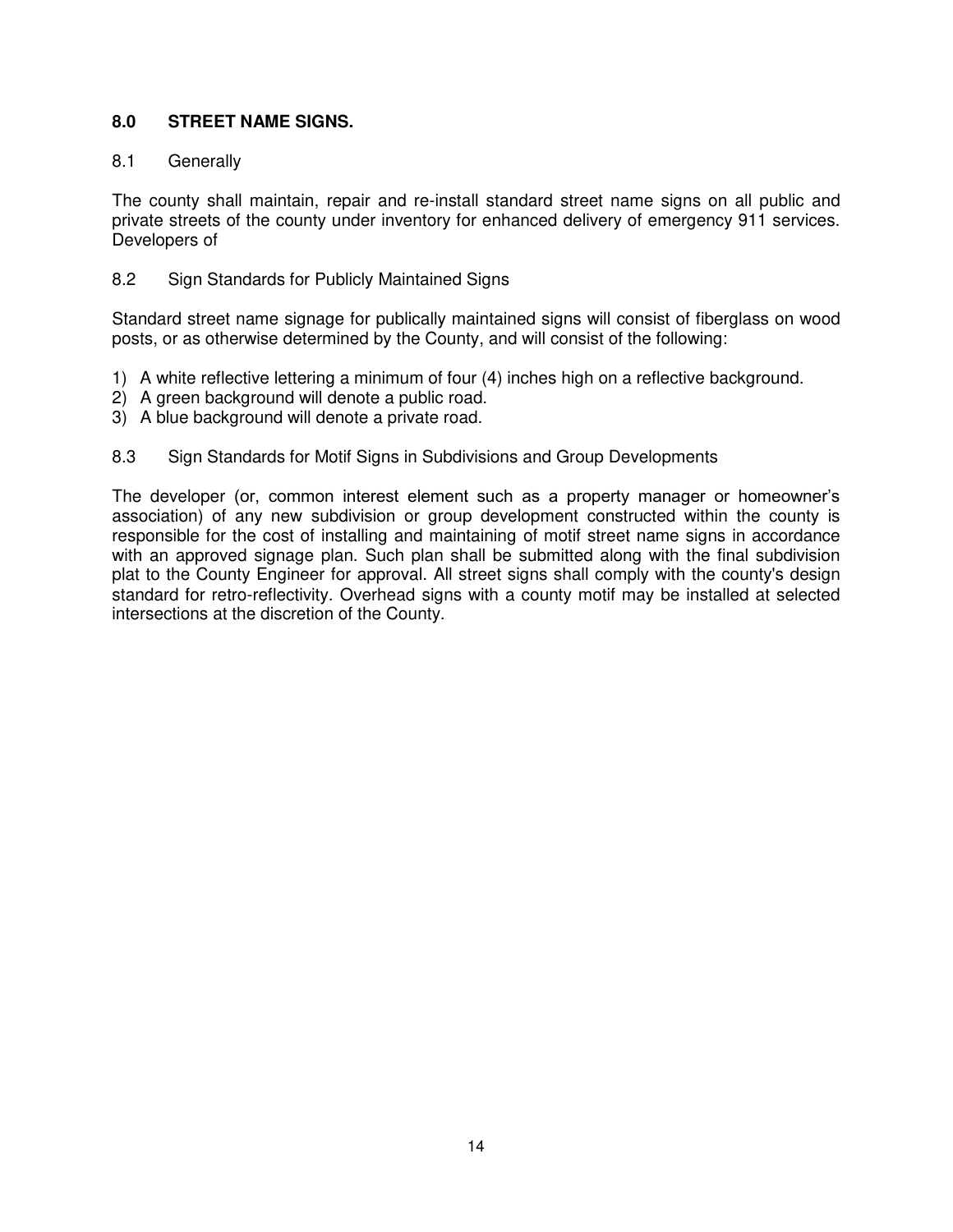# **9.0 TRAFFIC ENGINEERING.**

## 9.1 County Responsibility

Generally the county shall adhere to design and engineering standards promulgated by the Georgia Department of Transportation, except where they may vary from or are less restrictive than the county land development regulations for residential subdivisions, by conditions of rezoning, or where they may vary within the context of these policies at the discretion of the County Engineer. Traffic control devices on county maintained highways, streets and roads shall be in accordance with the Manual on Uniform Traffic Control Devices as adopted by the Georgia Department of Transportation.

## 9.2 Private Responsibility

The developer of any new subdivision or group development constructed on a county maintained highway, street or road is responsible for the initial installation of all necessary traffic control devices in accordance with an approved traffic control or signage plan. The county shall maintain the devices after acceptance of the streets.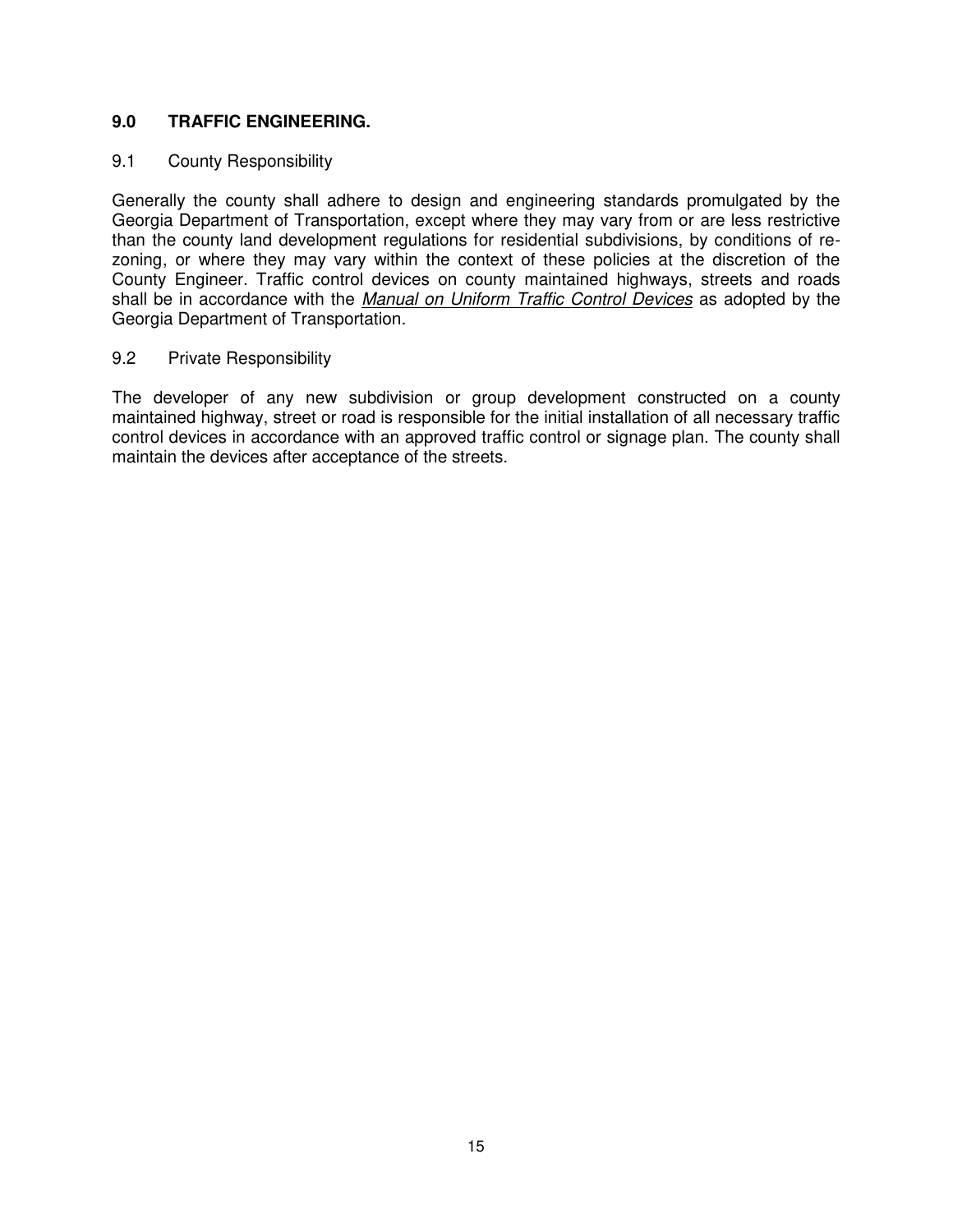#### **10.0 SURPLUS DIRT.**

The County may secure agreements with land owners of private property for the excavation, and off-site hauling and disposal of dirt needed for county projects. Surplus dirt excavated for county projects, which must be hauled away and disposed of off-site, may be placed on private property, with the property owner's consent, provided that:

- 1) Disposal there is more economical than hauling the dirt to the nearest county owned disposal site.
- 2) The property owner releases and holds the county harmless for any damages or liability resulting from placement of the dirt on his property.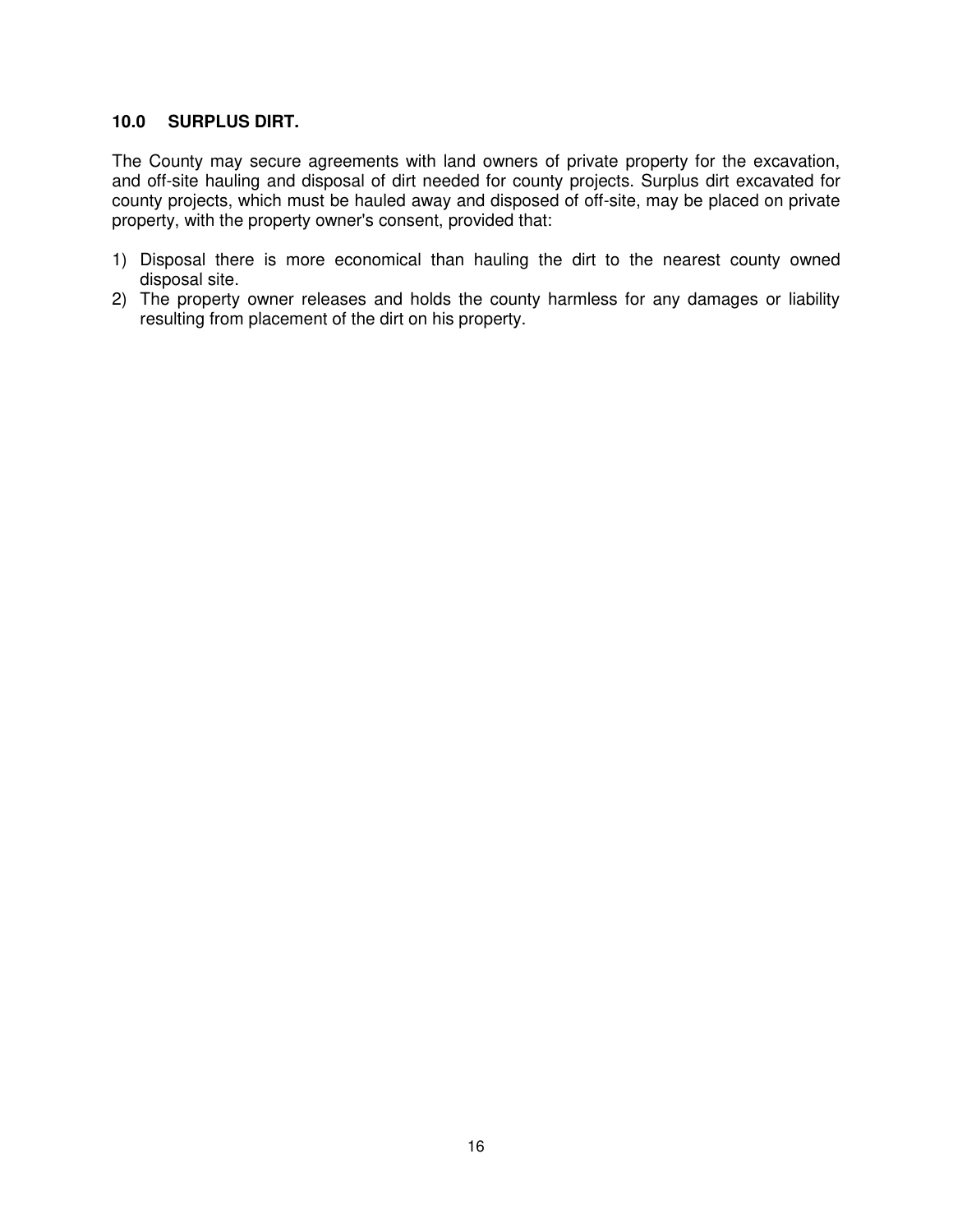# **11.0 MAJOR CONSTRUCTION PROGRAMMING.**

## 11.1 System Improvements

All public funds available to the county for transportation system improvements expended in accordance with a comprehensive transportation improvement plan may apply to:

- 1) Road construction and rehabilitation (paving, widening, and resurfacing)
- 2) Traffic safety projects (intersection improvements, re-alignment, turn lanes, signalization, guard rails, striping, etc.)
- 3) Bridge construction and rehabilitation.
- 4) Drainage improvements.
- 5) Sidewalks.

The County Manager or his/her designee will be responsible for implementing systematic programs for construction funds approved by the Board of Commissioners.

#### 11.2 Road Construction and Rehabilitation

Road construction and paving projects administered by the county and funded from public funds shall have the following basic characteristics:

- 1) Only county-maintained roads are eligible for construction funding provided that lawful acquisition has taken place.
- 2) Construction will be accomplished in priority order at a rate permitted by availability of funding, except otherwise determined by the Board of Commissioners.

The County Engineer will acquire and maintain the following data on all roads proposed for paving:

- 1) Name.
- 2) County road number.
- 3) Map location code.
- 4) Beginning and ending points.
- 5) Length in miles and hundredths of a mile.
- 6) Number of homes accessed from the road.
- 7) Number of businesses accessed from the road.
- 8) Number of public facilities accessed from the road.
- 9) Maintenance difficulty factor.

Road construction will be prioritized in accordance with the rating factors used by the Georgia Department of Transportation. A road's paving may be given higher priority under the following circumstances.

- 1) The road is identified as a high priority system improvement by the current county transportation improvement plan.
- 2) Special assessment district is being established.
- 3) Lawful acquisition prior to construction has been accomplished.

In general, the county will observe the GDOT standards and specifications for the design and construction of improved county-maintained roads along arterials and collectors. However, the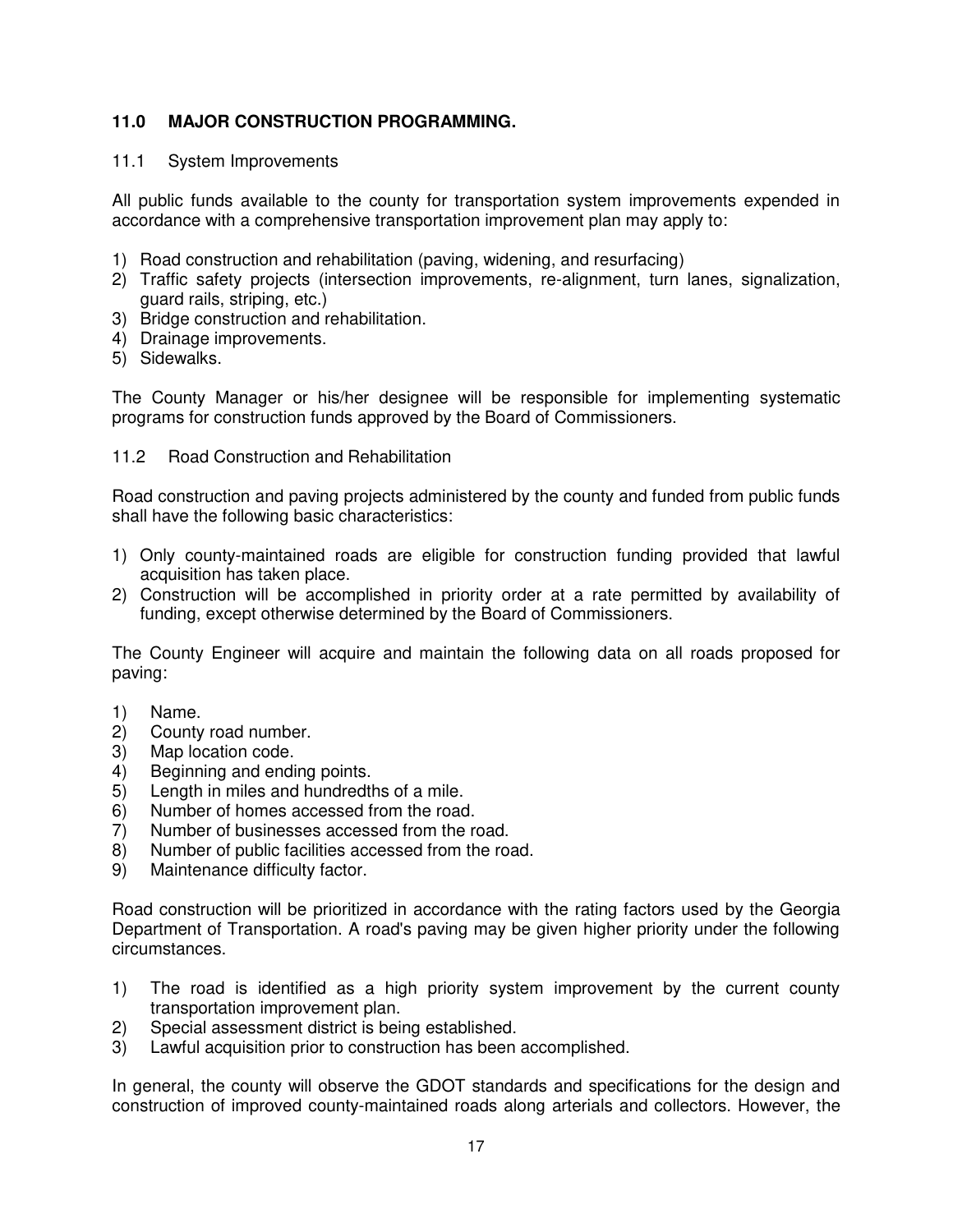County Engineer, within his best judgment, may establish appropriate alternate design and construction standards for low volume rural roads as a means of ensuring maximum cost effectiveness of road paving funds.

## 11.3 Bridge Construction and Rehabilitation

The County Engineer will collect and maintain data on all bridges in coordination with the Transportation Director and the GDOT. The GDOT performs periodic bridge condition evaluations which will be used by the County Engineer to prioritize, and recommend construction and rehabilitation projects for programming. Such projects shall adhere to standards observed by the GDOT Bridges and Structures Design Policy Manual.

### 11.4 Drainage Improvements

The County Engineer will collect and maintain data on all drainage structures and roadside drainage ways in coordination with the Transportation Director and the GDOT. All drainage structures and roadside drainage improvements approved for major construction programming shall adhere to standards observed by the GDOT Manual on Drainage Design on Highways, and the GDOT Bridges and Structures Design Policy Manual.

### 11.5 Sidewalks

Public funds will be used for construction of sidewalks on arterial and collector streets only. The County Engineer shall be responsible for recommending and programming sidewalk construction projects where the principal focus for such program will involve the following.

- 1) The safety of children walking to school, or to school bus stops.
- 2) Neighborhood/ public recreation facilities.

Sidewalks on other local residential streets may be constructed by the county only within a special assessment district. All sidewalk constructions must adhere to standards observed by the Americans with Disabilities Act Accessibility Guidelines.

11.6 Intergovernmental Aid and Assistance

All system improvements for the primary benefit for other governmental agencies in Bulloch County shall follow the program structure through County's Intergovernmental Aid and Assistance policies.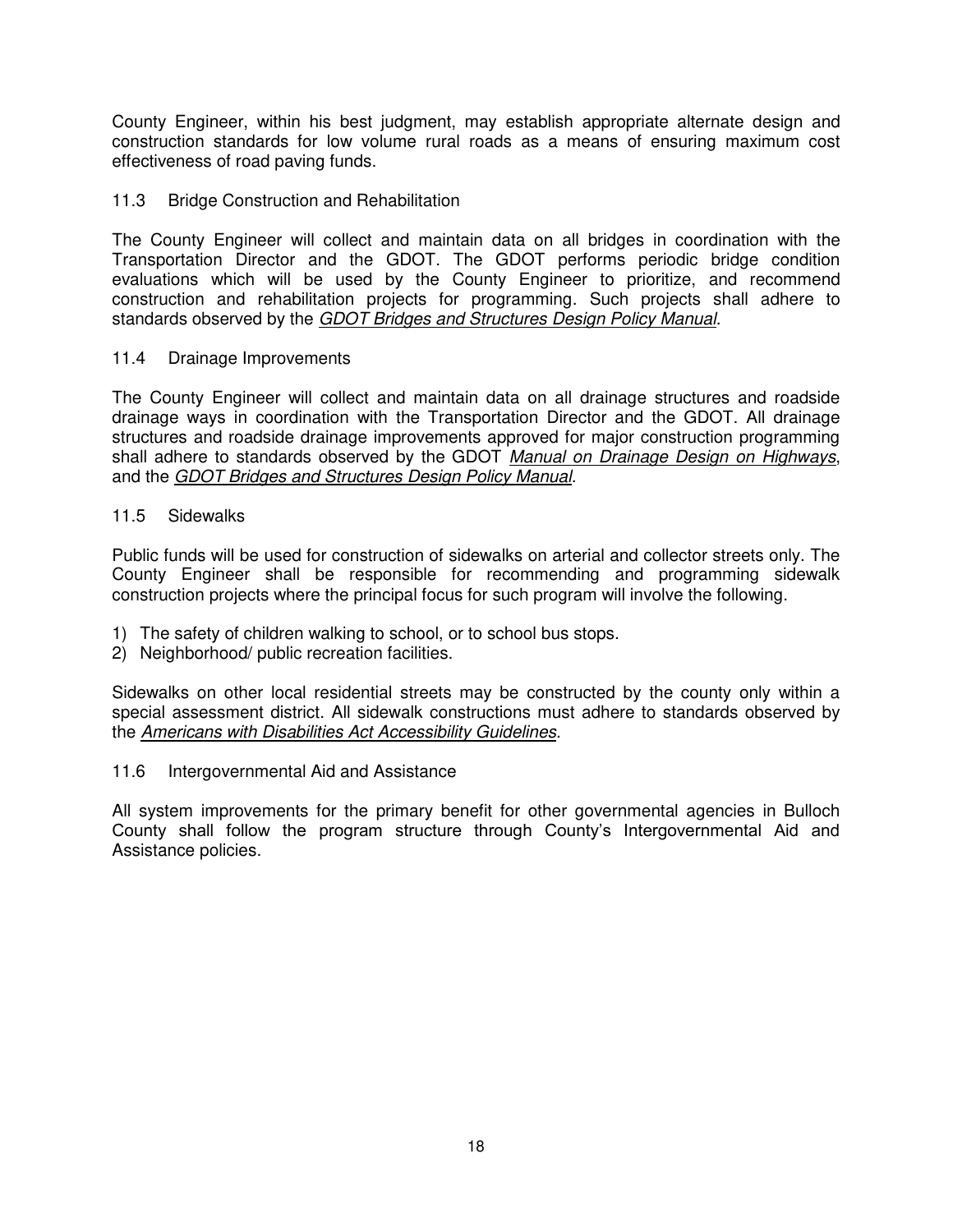## **12.0 STANDARDS FOR ACCEPTANCE, IMPROVEMENTS AND MAINTENANCE OF NEW STREETS AND STORM DRAINAGE.**

#### 12.1 Minimum Acceptance Criteria

Only those streets, roads, and drainage systems designed and constructed using County standards will be accepted for maintenance. The County accepts no responsibility for either new or existing private streets or drainage systems without fully executed and recorded easements and right-of-way deeds. The County may accept easements and rights-of-way dedications if review and inspection standards are met for:

- 1) Widths of easements and right-of-ways.
- 2) Road construction.
- 3) Placement of existing and proposed utility lines.
- 4) Any other road-related infrastructure authorized by the County upon the inspection and recommendation for approval by the County Engineer.

The Board of Commissioners may accept paved roads and drainage systems if all county standards are met and are based on the review and approval of the County Engineer and County Attorney.

#### 12.2 Maintenance Standards Upon Acceptance

The accepted road(s) will be subject to minimum level of service maintenance standards and will not be substantially or further improved by the county, except under a special assessment district, or unless otherwise approved as a priority project under major construction programming.

#### 12.3 Administrative Variance

The County Engineer can grant an administrative variance to acceptance standards if the proposed changes are minimal, or if it will not pose an undue burden or risk upon the County.

#### 12.4 Special Conditions

The Board of Commissioners may consent to accept a roadway with special conditions that do not conform to county road standards upon the recommendation of the Transportation Director, County Engineer, or the Planning Commission.

#### 12.5 Street Frontage for Every Lot

Only streets located in residential subdivision developments with lot frontage on the right-of-way will be accepted by the County.

#### 12.6 No Interior Streets in Group Developments Accepted

Interior street and drainage systems serving group developments such as private industrial parks, shopping centers, apartment complexes, condominiums and mobile home parks will not be accepted for maintenance by Bulloch County.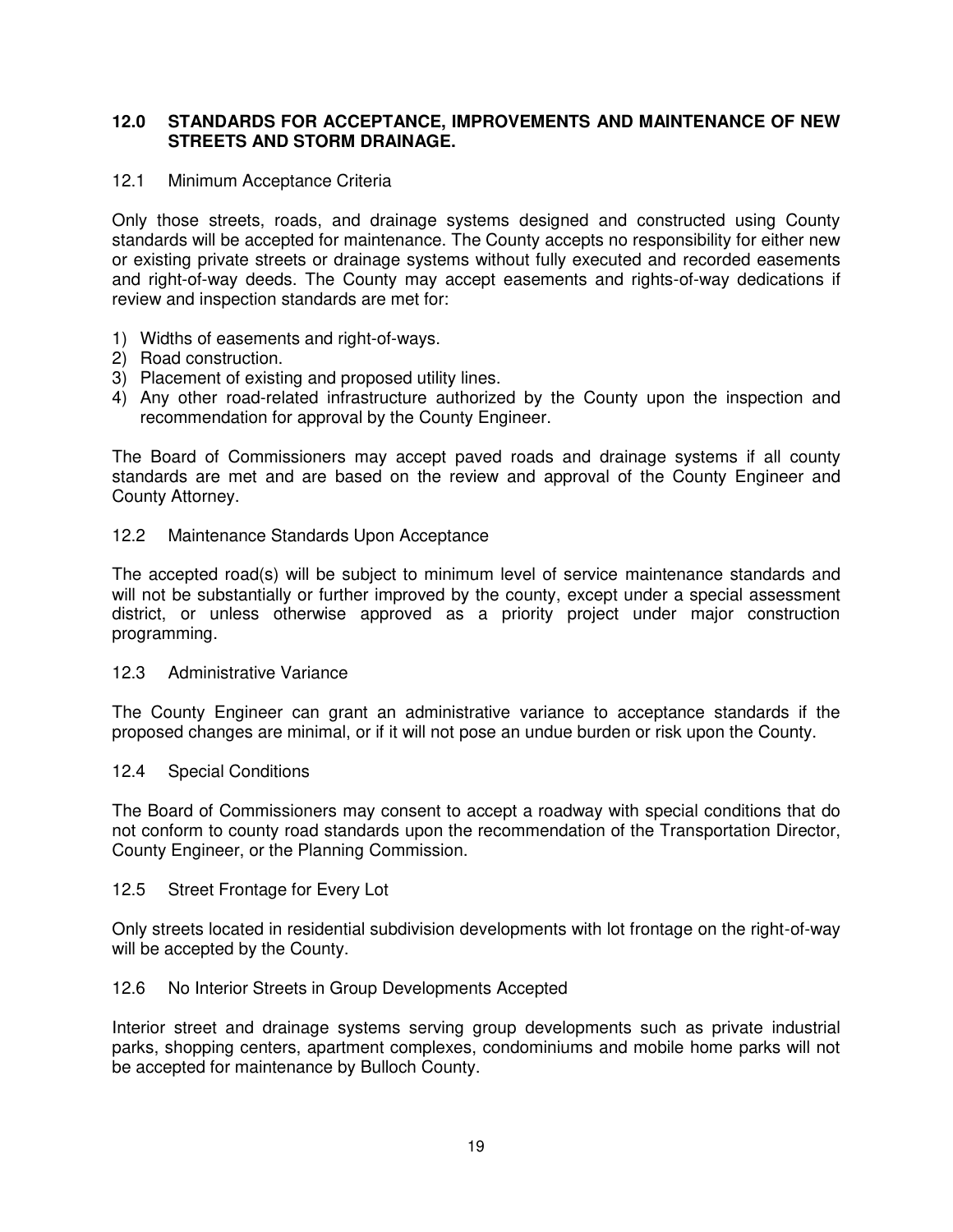## 12.7 Construction Specifications

Unless otherwise specifically set forth herein, all of the materials, methods of construction, and workmanship for work performed in connection with road construction and storm drainage construction shall conform to the latest standard specifications of the Georgia Department of Transportation (GDOT). Design criteria and standards not specifically set forth herein shall conform to the current edition of the American Association of State Highway Transportation Officials (AASHTO) Guidelines, except where specifically noted otherwise in the standards adopted by the County.

#### 12.8 Right-of-Way Requirement

Acceptance by the County of a right-of-way deed from all the affected property owners for roads shall be based on functional classification. Easement widths within, or off of the right-of-way shall be determined by the County Engineer in concurrence with utilities or other public users. The GDOT has developed a functional classification system mapped for all roadways within the state. Urban classifications are those places within boundaries, which have a population of 5,000 or more. Roadways within these established urban areas carry urban roadway functional classification categories. Areas outside these urban areas shall utilize rural functional classification categories.

The functional classification system groups the streets and highways according to the service they are intended to provide. The arterial roadways provide direct service between cities and towns. The *collector* roadways collect traffic from the local roads and streets that are accessing land uses and distribute them onto the arterials and major thoroughfares. All roadways shown without a functional classification designation are classified as *local* roadways. Each functional classification requires a different amount of right-of-way depending on the number of lanes and whether or not the roadway is a divided roadway or parkway.

The functional classification right-of-way guidelines established in the table below are to be used for planning purposes and are subject to modification in areas along a roadway where existing roadside development constricts the expansion of existing right-of-way widths. A development looking to locate along a roadway should be required to incorporate right-of-way need guidelines into their site plan as either an easement or setback. This will allow for less costly roadway improvements once the roadway reaches capacity and must be widened. Public agencies will benefit in this process through less expensive right-of-way purchases, and private businesses will benefit through minimal property disruptions as a result of a future roadway improvements.

| <b>Functional Classification Right-of-Way Guidelines</b> |            |                                                 |  |
|----------------------------------------------------------|------------|-------------------------------------------------|--|
| <b>Functional Classification</b>                         | <b>ROW</b> | <b>Comments</b>                                 |  |
| Interstate and four lane limited                         |            | Additional ROW needed at interchanges and grade |  |
| access                                                   | 300        | separation.                                     |  |
| Urban or Rural Principal Arterial                        | 120        | 140' feet needed if divided highway or parkway. |  |
| <b>Urban Minor Arterial</b>                              | 100        | Based on eventual need for five-lane roadway.   |  |
| Urban Collector                                          | 80         | Based on eventual need for three-lane roadway.  |  |
| <b>Rural Minor Arterial</b>                              | 100        | Based on eventual need for five-lane roadway.   |  |
| <b>Rural Major Collector</b>                             | 80         | Based on eventual need for three-lane roadway.  |  |
| <b>Rural Minor Collector</b>                             | 80         | Based on eventual need for three-lane roadway.  |  |
| Urban or Rural Local                                     | 60         | Based on roadway remaining a two-lane roadway.  |  |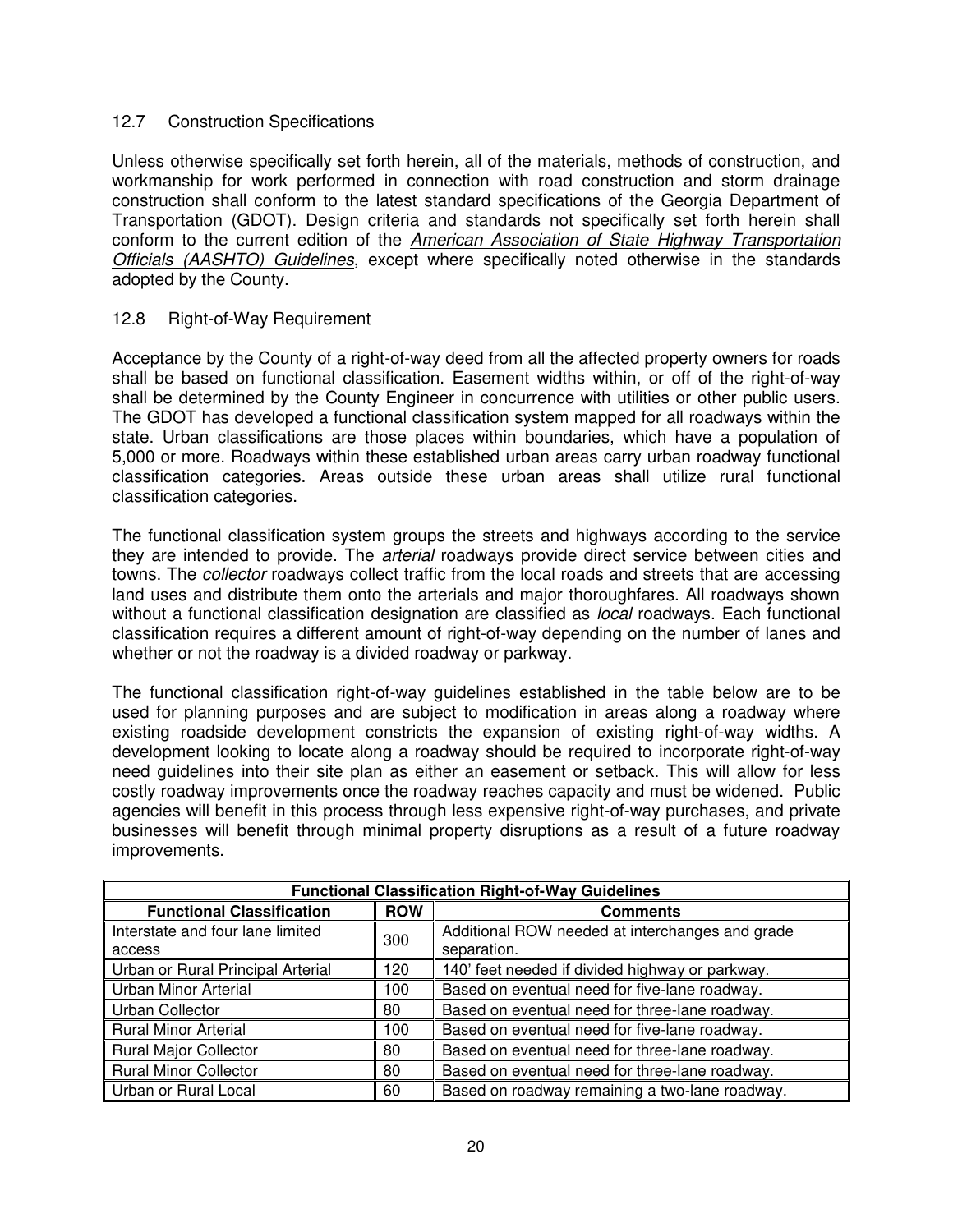## 12.9 Special Assessment Where Required

Prior to accepting any new roads or storm drainage facilities for public maintenance, the affected developers or property owners shall bear the expense of any improvements required to meet County standards based on an estimate and design scheme prepared by the County Engineer.

#### 12.10 Security for Performance and Maintenance

The developer shall be required to provide the County with security for the performance of the design and construction of new streets, signs, and drainage system(s) in accordance with these standards. The security shall be in the form of a surety bond, bank letter of credit, escrow account, or similar instrument that guarantees performance and shall be in an amount equal to 100% of the cost of the improvements. The security shall remain in effect until such time as the County accepts and assumes ownership of the new streets, signs, and drainage systems. At the time the County accepts and assumes ownership of the new streets, signs, and drainage systems, the developer shall be required to provide the County with security for the maintenance of the streets, signs, and drainage systems for a period of two (2) years commencing with the County's formal acceptance of same. The security shall be in the form of a surety bond, bank letter of credit, escrow account, or similar instrument that guarantees maintenance of the improvements and shall be in an amount equal to 90% of the cost of the improvements.

#### 12.11 Inspection

The developer is responsible for the costs associated with providing all quality control/quality assurance testing and inspections required during construction of new roads and the associated drainage systems to ensure compliance with the applicable design and construction standards. However, the County Engineer is authorized to retain independent engineering or geotechnical consultants to perform all or part of the inspections and testing on behalf of the County if in his/her discretion it is necessary to do so, and may assess an inspection fee, sufficient to cover the County's cost for inspection and testing.

#### 12.12 Traffic Impact Studies

In order to protect the integrity of the roadway system within the county, all developments requiring development review as listed below may be subject to access evaluation or traffic impact studies (TIS). Developments that are subject to access evaluation and/or a traffic impact study may include, but are not limited to:

- 1) Site Plan Review
- 2) Zoning Requests
- 3) Change of Use
- 4) Conditional Use Permit
- 5) Planned Unit Developments (PUD's)
- 6) Variances, and Remodeling/Additions to Existing Properties and Structures

The purpose of these studies is to evaluate the traffic impacts anticipated by the proposed use or change of use and to further minimize the impacts to the roadway system. In the case of a change of use for a currently developed property, the existing driveway number and location will be reviewed and shall be modified as required to conform to the requirements of the county as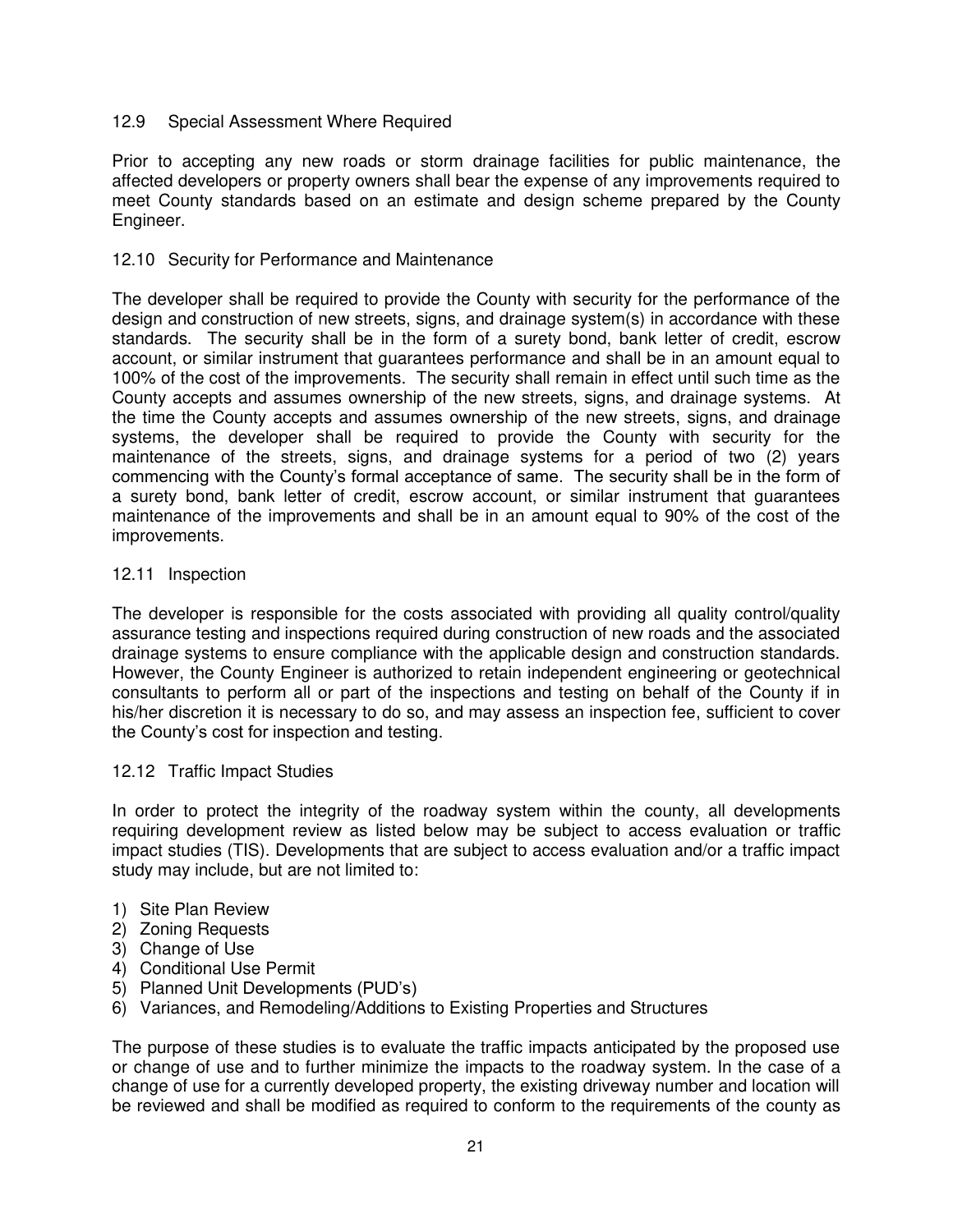provided herein. The developers of proposed properties shall carry the burden of all expenses for the studies and subsequent improvements, unless otherwise directed by the County Manager or the Board of Commissioners.

Access Evaluation: This type of study may be required for low traffic generators of less than one-hundred (100) trips in the peak hour of traffic or less than five-hundred (500) trips on an average day and is intended to minimize impacts to the roadway system. A preliminary determination of the anticipated vehicle trips shall be based on the quidelines of the *Institute of Transportation Engineer's (ITE's)* Trip Generation Manual. This evaluation can be prepared as part of the site plan and need not require a registered professional engineer specializing in traffic. The scope of the evaluation shall concentrate on the subject property and the adjacent properties including properties across the road, and access issues within the immediate area of the proposed site. The requirements of the evaluation are for the most part required as part of the development review. The access evaluation shall include the following elements:

- 1) Identification of building size and use, driveways, parking areas, and drive aisles.
- 2) Identification of road details including right-of-way width, both existing and proposed, pavement widths, identification of vehicular lanes, and adjacent traffic control devices including stop signs and traffic signals.
- 3) Identification of adjacent access locations including properties across the road.
- 4) A formal request to the county for review of the access. This can be conducted with a site plan submittal or plat as part of the current staff development review process.

The results of the access evaluation may be subject to either these policies, the County Land Subdivision Regulations or the GDOT Driveway and Encroachment Control Manual at the discretion of the County Engineer. In the case of any conflict between the regulations, the more restrictive will generally apply.

Traffic Impact Study: A TIS shall be required for any development which involves a use (or reuse) of a property which is determined to produce one-hundred (100) vehicle trips or more in the peak hour or five-hundred (500) vehicle trips or more per day. A preliminary determination of the anticipated vehicle trips shall be based on the guidelines of the *Institute of Transportation Engineer's (ITE's)* Trip Generation Manual. In certain cases, supplemental traffic data based on actual data from similar developments can be included and considered. A licensed professional engineer shall prepare the TIS with experience in the area of traffic, transportation and/or transportation planning. The TIS shall include:

- 1) Level of Service (LOS) and Capacity Analysis: Evaluate existing and proposed LOS or capacity conditions as applicable on roadways and intersections. The difference in operations shall be considered the site impacts. If the access point is on an arterial or collector road LOS should be recalculated as necessary. Roadway improvements shall be developed to address the proposed site impacts.
- 2) Sensitivity Analysis: In special circumstances, typically involving large developments or developments on critical roadways, the county may require either sensitivity testing or 10 to 20-year traffic projections. Sensitivity testing would entail capacity analyses on incremental (5% to 20%) traffic increases. Traffic projections would require evaluation of future traffic operations based on an agreed annual growth rate. Operational impacts as a result of background traffic increases (sensitivity testing or traffic projections) may not be required to be mitigated unless such is a result of a phased development.
- 3) Peak-hour Analysis: Existing and proposed AM (7:30-8:30) and PM (5:00 and 6:00) peak hour trips.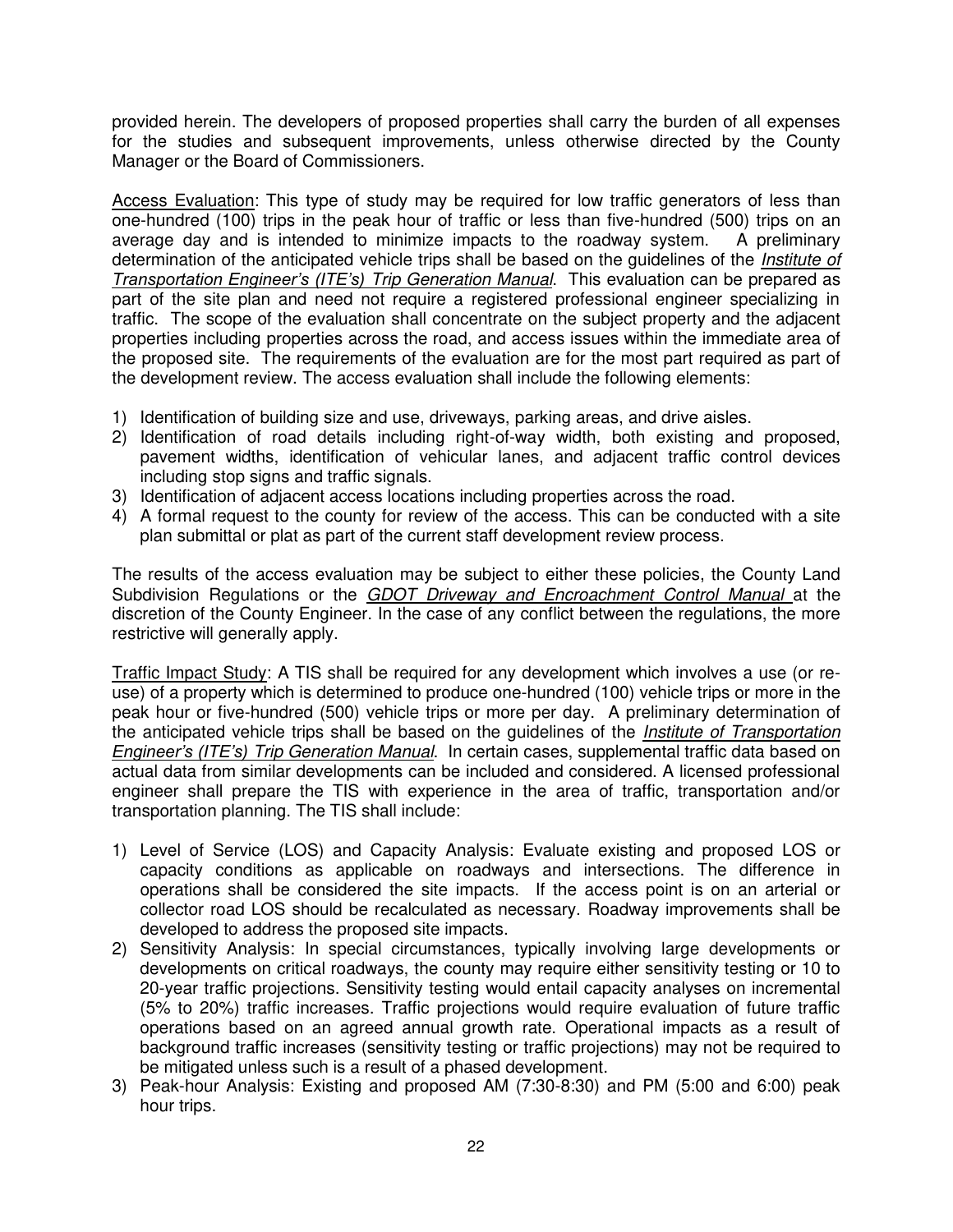- 4) Trip Generation Analysis: Evaluate existing and proposed trip generation. It should be noted that often trip generation data is based on limited sample size and, therefore, application of such could have varying results. Additionally, some land uses may not lend well to direct application of the Manual and upward or downward adjustments may be justifiable. An example of such might include trip rate factors for apartments in which the *ITE Trip* Generation Manual bases such on national apartment profile characteristics. However, in the case of the county, many of the apartment complexes house 2 to 4 students in a single unit. This would result in a higher number of vehicles than expected (4 vehicles versus 2) and higher trip numbers per unit.
- 5) Trip Distribution Analysis: Existing and proposed 24-hour directional traffic count on a typical weekday for each roadway or access point.
- 6) Internal Circulation Analysis: Evaluation of driveway lengths for vehicular queuing and lane needs, which would affect the operation of the public roadway system, should be addressed as part of the site impacts.
- 7) Traffic Impact Mitigation: Evaluation and recommendations of on-site and off-site roadway improvements to accommodate the additional predicted traffic to be generated by the site, including access management and safety improvements regarding warrants for additional turn lanes and channelization, medians and islands and signalization as provided in the GDOT Driveway and Encroachment Control Manual.

The results of the traffic impact study submitted to the county are not automatically binding. The county, at its discretion, may review the traffic study and may over-rule submitted recommendations.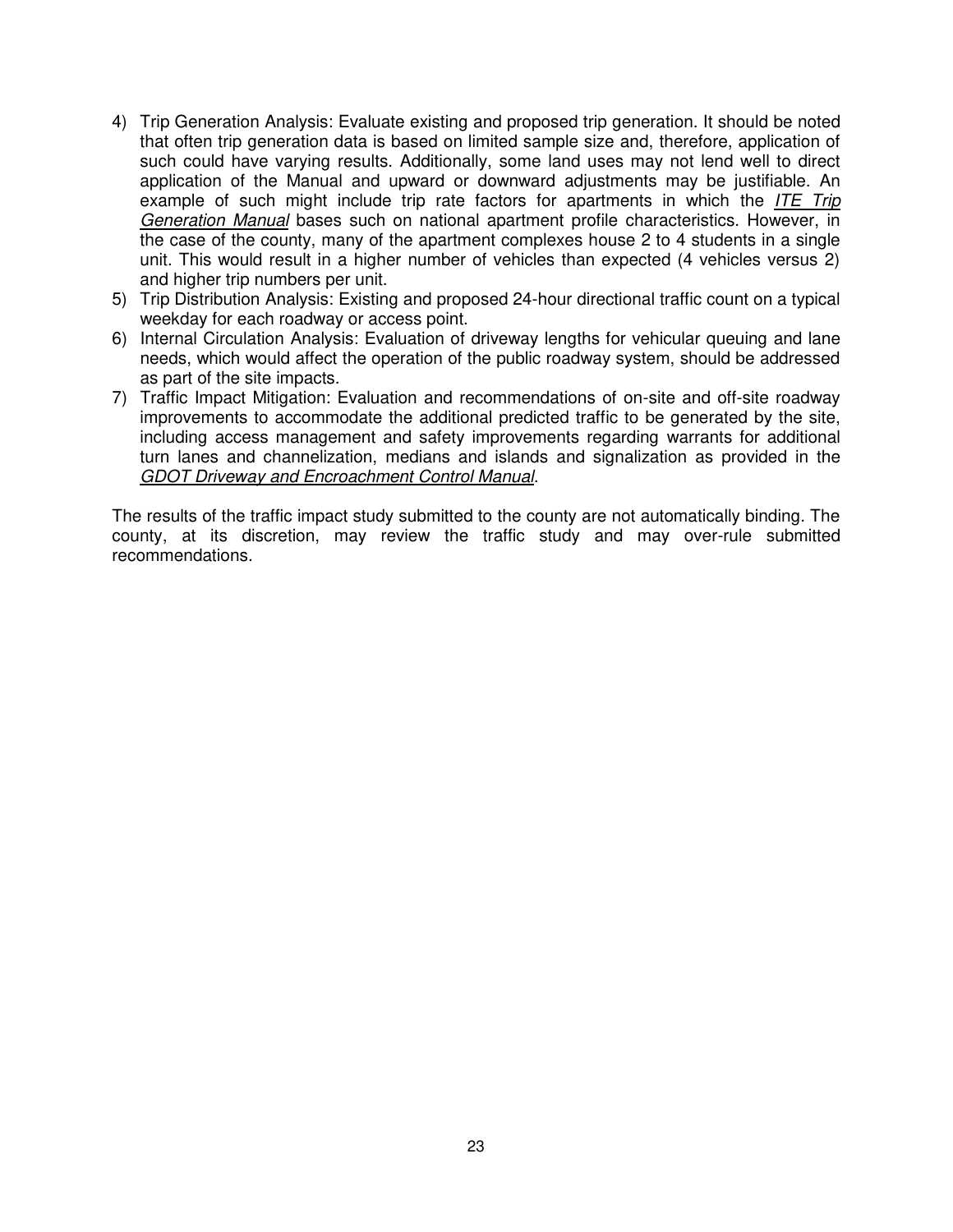# **13.0 ABANDONMENT OF PUBLIC ROADS AND RIGHT-OF-WAYS.**

### 13.1 Road Closing Petition.

Any person or organization wishing to close an existing public street, road, or highway to public traffic, or to vacate a public easement granted to the county, may submit a petition for consideration by the Board of Commissioners in accordance with state law and under the following provisions.

- 1) Filing of the petition using a county form.
- 2) A processing and review fee subject to the Board of Commissioners' adopted schedule of fees and charges.
- 3) A plat or sketch of the road or portion of road that is proposed to be closed.
- 4) Signatures by all of the owners of property adjoining the road and by all of the owners of property who use the road as their only means of ingress/egress to their property.
- 5) The signatures shall be accompanied with a statement that the property owners release and indemnify the county from any duty to maintain the road.

The county staff shall schedule a public hearing before the Board of Commissioners for the purpose of determining whether the road or portion of the road that is proposed to be closed has for any reason ceased to be used by the public to the extent that no substantial public purpose is served by it. Notice of the date, time, and purpose of the public hearing shall be given to property owners located on the road and shall be published in the newspaper in which the sheriff's advertisements for the county are published once a week for a period of two weeks.

The county staff shall prepare a report prior to the public hearing. To the extent that the county staff has knowledge of such, the report will consider the following factors:

- 1) Source of Title: Does Bulloch County own fee simple title to the road/street or merely an easement for use by public for road purposes?
- 2) Present Use of Road, Street or Alley: Is the present use for the general public; limited use by a small group; or for the location of public utilities?
- 3) Past History: What use has been made of the road/street in the last seven (7) years?
- 4) Potential Need in the Future: Is the road or street in a growth area, or have transportation studies identified the road as a potential connector or corridor that would improve the transportation network?
- 5) Cost Involved in Abandoning Road/Street: Are there cost considerations, including legal costs that would make the abandonment prohibitive?
- 6) Availability of Other Means of Travel: Would abandonment cause an inconvenience to the general public, adjoining land owners or neighborhoods, delivery of emergency, utility, or other public services?

After a public hearing on such issue, the Board of Commissioners may declare that section of the county road system abandoned if the Commissioners find that it has ceased to be used by the public to the extent that no substantial public purpose is served by it. If the petition is approved:

1) The Board of Commissioners may declare the requested road or portion of road petitioned abandoned, and shall certify the action by record in its minutes. Thereafter, that section of road shall no longer be part of the county road system and the rights of the public in and to the section of road as a public road shall cease.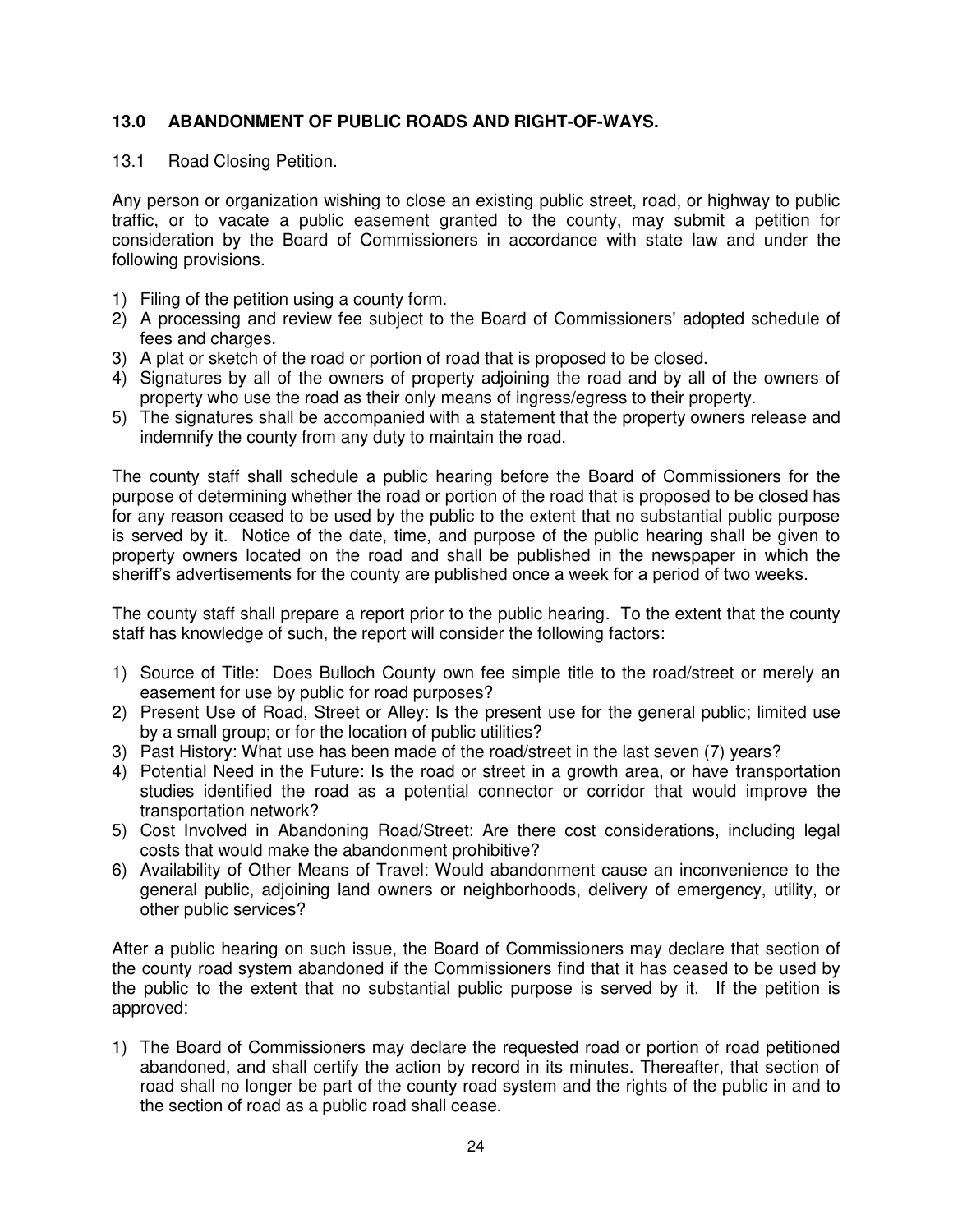- 2) It shall be the responsibility of the petitioner to physically close the roadway, and, the County Engineer may require the property owners to place an appropriate sign alongside or at the end of the road.
- 3) If the abandoned road was a prescriptive public road, the County may execute quitclaim deeds to the property owners along the road at their request. If the abandoned road was a deeded public road, the County may dispose of the property in accordance with the provisions of Official Code of Georgia Annotated § 32-7-4.
- 4) No application for abandonment may be made, or considered, if any portion of the property sought to be abandoned has been the subject of an abandonment application filed, or considered by the Bulloch County Board of Commissioners, within the immediate preceding two years.

The failure to follow any of the above provisions shall not affect the validity of a road abandonment that otherwise complies with the requirements of Georgia law.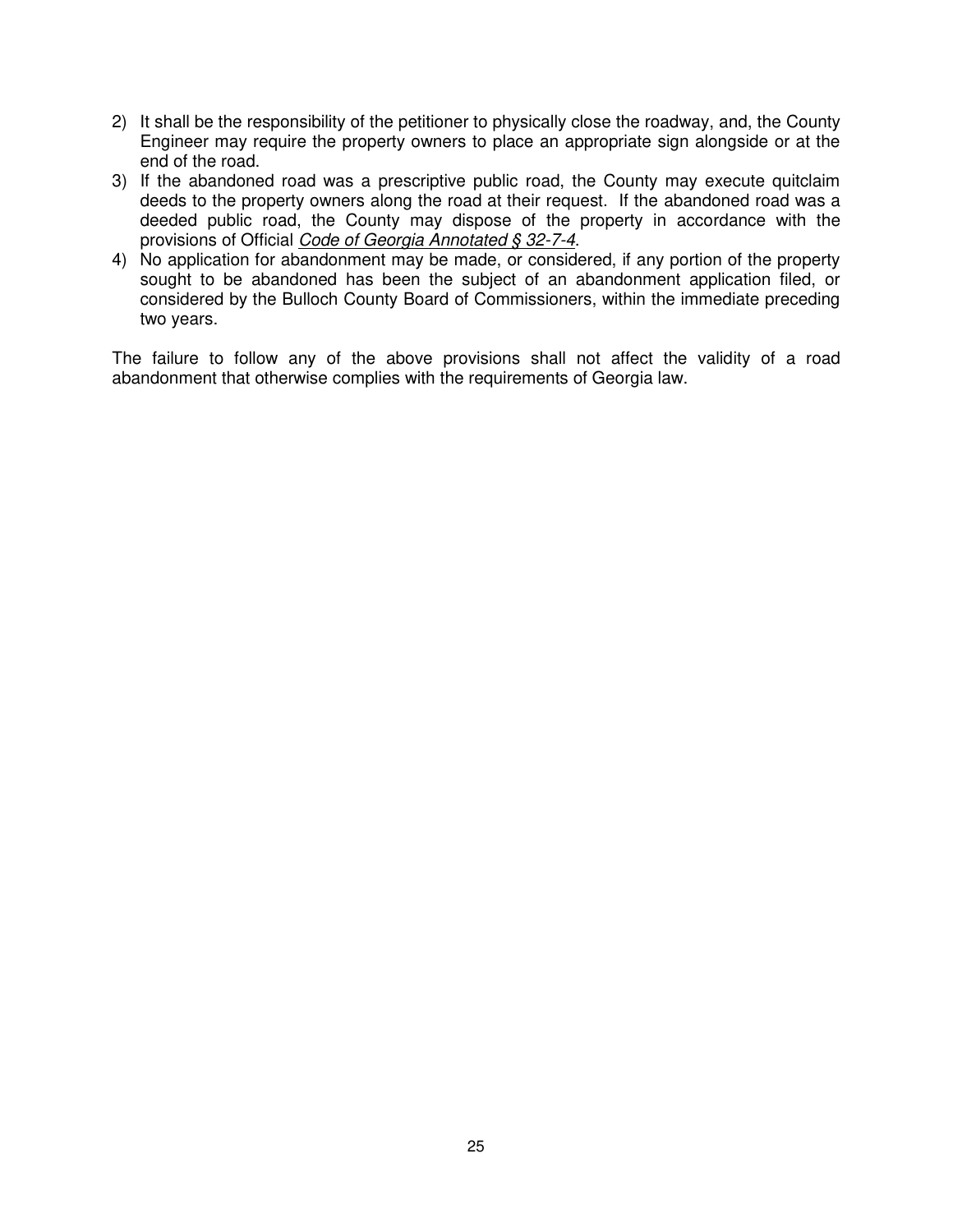# **14.0 TEMPORARY CLOSING OF STREETS AND ROADS.**

## 14.1 Road Closing Petition: Regular

Any party desiring to have any street or road temporarily closed in the county shall submit a written request to the County Engineer under the following provisions.

- 1) The petition (unless the county is the petitioner) shall be accompanied by a processing and review fee subject to the Board of Commissioner's adopted schedule of fees and charges.
- 2) All written requests must be submitted at least ten (10) days prior to the requested closing date.
- 3) All parties requesting such temporary closure shall designate one (1) person who shall act as spokesperson for the party, as well as supervise all activities for the duration of such closing.
- 4) The County Engineer shall consider, within five (5) days, all timely submitted requests made by such parties. If a public notice or press release is required, the permittee shall bear the cost.
- 14.2 Other requirements.
- 1) If approved, the Transportation Director shall request the petitioner to take appropriate action to blockade the requested streets and/or roads to advertise to the public through the news media all approved temporary closings.
- 2) The cost of such advertising shall be borne by the parties requesting the temporary closures.
- 3) All streets and roads closed pursuant to this section shall be blockaded for a period normally not to exceed twenty-four (24) hours. Such duration, however, may be amended by the Transportation Director at his/her discretion on an event basis.
- 14.3 Road Closing Petition: Emergency

Requests for temporary closing received less than ten (10) days prior to the requested closing date may be considered as an emergency closing if, in the opinion of the County Engineer, such closing is warranted; provided, that

- 1) Such action would not conflict with the public interest.
- 2) That there exists sufficient time for appropriate action to blockade requested streets and/or roads.
- 3) All applicants will be placed on notice that future requests must be submitted to the County Engineer ten (10) days prior to the requested closing date.
- 4) All petitioners shall meet requirements for regular road closing petitions.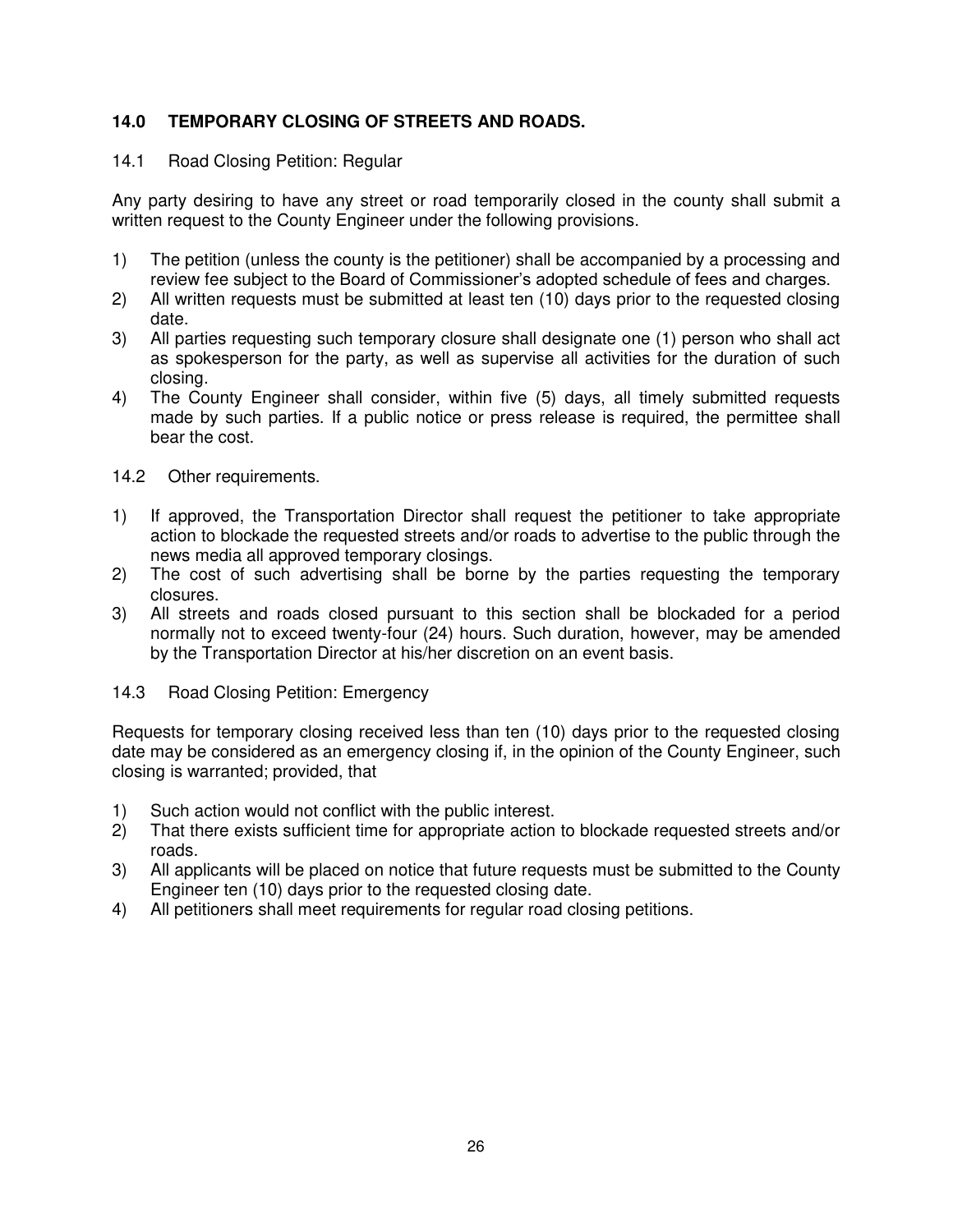## **15.0 EMINENT DOMAIN.**

## 15.1 General

In general, the county will not compensate property owners for easements or rights-of-way on roads and bridges projects from which they directly benefit. Bulloch County sometimes recognizes that the use of eminent domain is necessary to provide public roads, bridges and associate drainage structures for public benefit. While the preference is to acquire through donation, the County Board of Commissioners will use the power of eminent domain to condemn private property judiciously and only under circumscribed instances. The Board of Commissioners may exercise their discretion to designate any road or transportation projects, and especially where eminent domain may be used for such purposes. The Board of Commissioners expects, without announcing a binding decision that it will not consider the offer of private funds to pay for road or transportation projects via eminent domain.

## 15.2 Baseline Criteria

The criteria used to consider condemnation for county road or transportation improvement projects by the Board of Commissioners will include the following:

- 1) The degree to which paving is necessary for the reliable delivery of services to the residents along the road and in the area, particularly for school buses for transporting students, emergency services such as fire, emergency medical services and law enforcement, and for collecting solid waste.
- 2) The number of persons or households that the road services
- 3) The status or classification of the road with regard to the entire county road system.
- 4) The cost of the project relative to other paving projects.
- 5) The impact of new or proposed residential, commercial or industrial development.
- 6) To meet the needs of a community development or redevelopment project.<br>
7) The need for safety or traffic congestion improvements such as: road
- The need for safety or traffic congestion improvements such as: road and shoulder widening, installation of acceleration/deceleration lanes or turn lanes at intersections, intersection realignments, bridge work, and other improvements as determined necessary by Bulloch County

The County has established baseline criteria for determining the need and/or eligibility to exercise condemnation. Should one or more of the following baseline criteria be met for each priority level project, the Board of Commissioners may consider the exercise of condemnation.

| <b>Baseline Criteria</b>                        | <b>Priority I</b><br>Improvements:<br><b>Arterial or Collector</b><br><b>Road Corridors</b> | <b>Priority II</b><br>Improvements:<br><b>Local Road</b><br><b>Corridors</b> |
|-------------------------------------------------|---------------------------------------------------------------------------------------------|------------------------------------------------------------------------------|
| Priority Rating Score (based on GDOT criteria)  | $>$ than 60                                                                                 | $>$ than 40                                                                  |
| Linear Road Frontage Land Conveyance            | 75% of Prop. Owners                                                                         | 85% of Prop. Owners                                                          |
| Fair Market Value of Land Conveyance            | 85% of Prop. Owners                                                                         | 85% of Prop. Owners                                                          |
| Connector (network, community facilities, etc.) | Yes                                                                                         | Yes                                                                          |
| <b>Safety Project Improvement</b>               | Yes                                                                                         | Yes                                                                          |
| <b>Community Development Project</b>            | Yes                                                                                         | Yes                                                                          |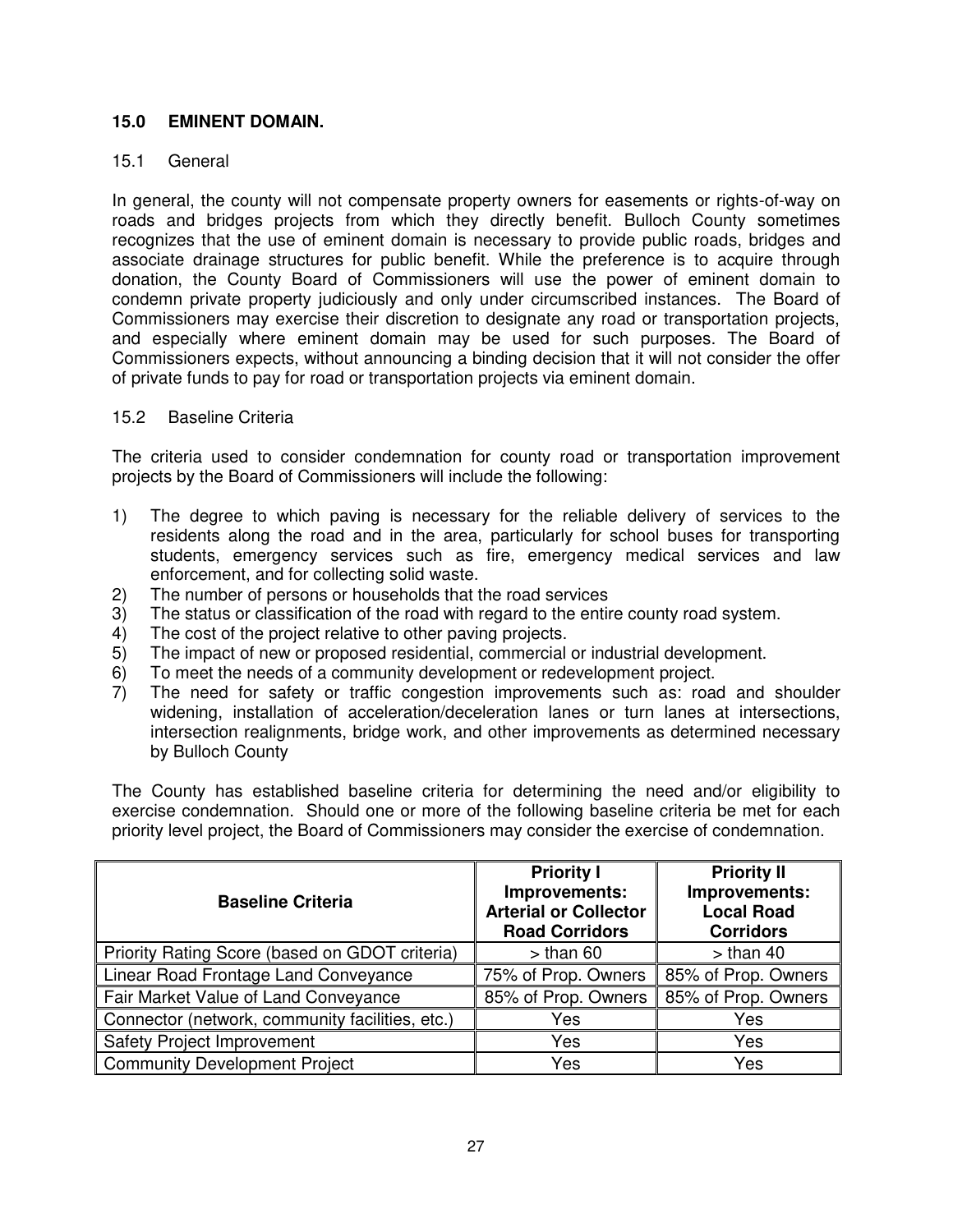#### 15.3 Procedure.

The amount of right-of-way acquisition needed for eminent domain acquisition shall be determined by the County Engineer and forwarded to the County Manager.

The County Manager shall authorize an appraisal for affected property parcels whereby the results shall accompany a staff report with recommendations to Board of Commissioners for or against the condemnation of property.

Upon issuance of a final report, any action authorizing condemnation of easements or rights-ofway on any county roads and bridges project shall require the prior approval of the Board of Commissioners. The Board of Commissioners shall determine the method of eminent domain as prescribed by State Law.

Exceptions to the County's general policy not to compensate property owners for projects from which they directly benefit may be made under the following circumstances.

- 1) Unusual circumstances that make payment of a reasonable amount of compensation more economical than resorting to condemnation.
- 2) Deadlines for completion of a project preclude the expenditure of time required for condemnation.
- 3) Compensation is awarded through the condemnation process.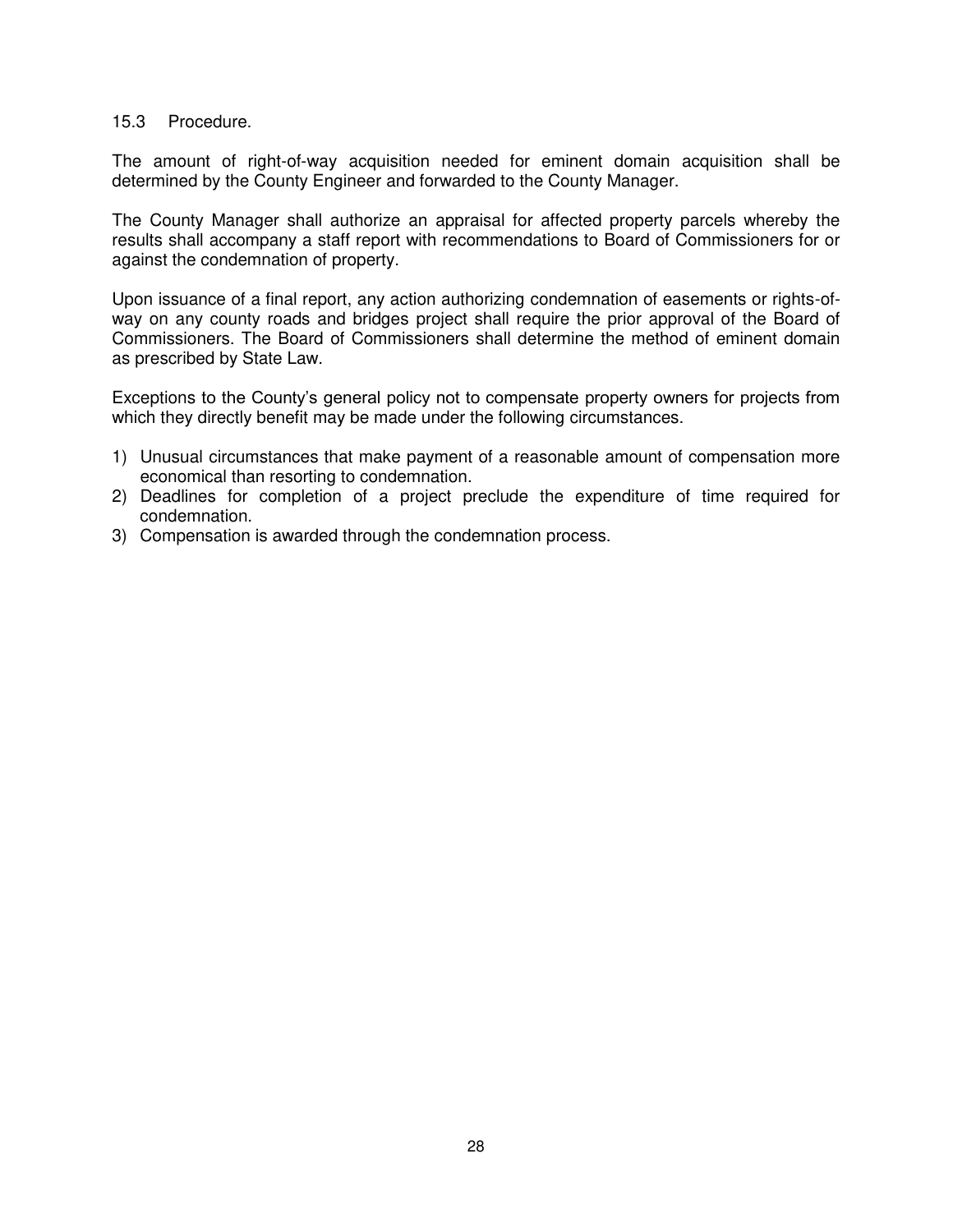## **16.0 ENCROACHMENTS AND EASEMENTS ON, OVER, UNDER AND ACROSS PUBLIC STREETS AND PROPERTY.**

# 16.1 General

Easements over, under and across public streets and property controlled or maintained by the county shall be granted only for a public purpose, convenience, necessity, or to facilitate the provision of water, sewer, electricity, transportation, telecommunications or other utility.

## 16.2 Assurance and Certification

Prior to the granting of an encroachment permit or easement, the grantee shall provide a written assurance that he, she, or it will comply with all applicable local, state and federal laws and regulations and such other requirements as are necessary to ensure the public's safety at any time, during construction, repairs, or otherwise, should injury to person or property occur as a result of acts and/or omissions to act by such grantee, his, her, or its heirs, executor, successors or assigns. The grantee of such easement shall certify:

- 1) The purpose of such easement.
- 2) The area affected.
- 3) The necessity and the fact that the area affected does or does not receive similar services from another public or private utility (where applicable).
- 4) All easements shall be properly designated with a specific width and purpose.
- 5) Easements shall be arranged in such a manner as to eliminate unnecessary easement offsets and to facilitate the use of easements for power distribution, telephone service, drainage, water services, sewer services and pedestrian access.
- 6) Easements shall be cleared of trees, debris, and other objectionable materials, unless it is delineated as a conservation easement or wetland area or as otherwise approved by the County Engineer.

## 16.3 Permit Requirements

An encroachment permit that affects the right-of-way of any county maintained highway, street or road shall be approved by the County Engineer's office, and is required for all construction, undertaken by parties other than the county or its authorized contractor(s). This requirement shall apply, but not be limited, to:

- 1) Connections involving a curb cut or pipe installation, except for single family residential subdivisions where inverted crown road sections are approved.
- 2) Utility taps and installations.
- 3) Excavations within rights-of-way.
- 4) Storm drainage installation or discharge.
- 5) Subdivision entrance signs or gateways.

The petition for a permit shall be accompanied by a processing and review fee subject to the Board of Commissioners' adopted schedule of fees and charges. The petitioner receiving an approved permit shall, prior to commencement of work, be responsible for:

- 1) Notifying the County Engineer's office when construction begins on an encroachment.
- 2) Ensuring that a copy of the encroachment permit is on the construction site.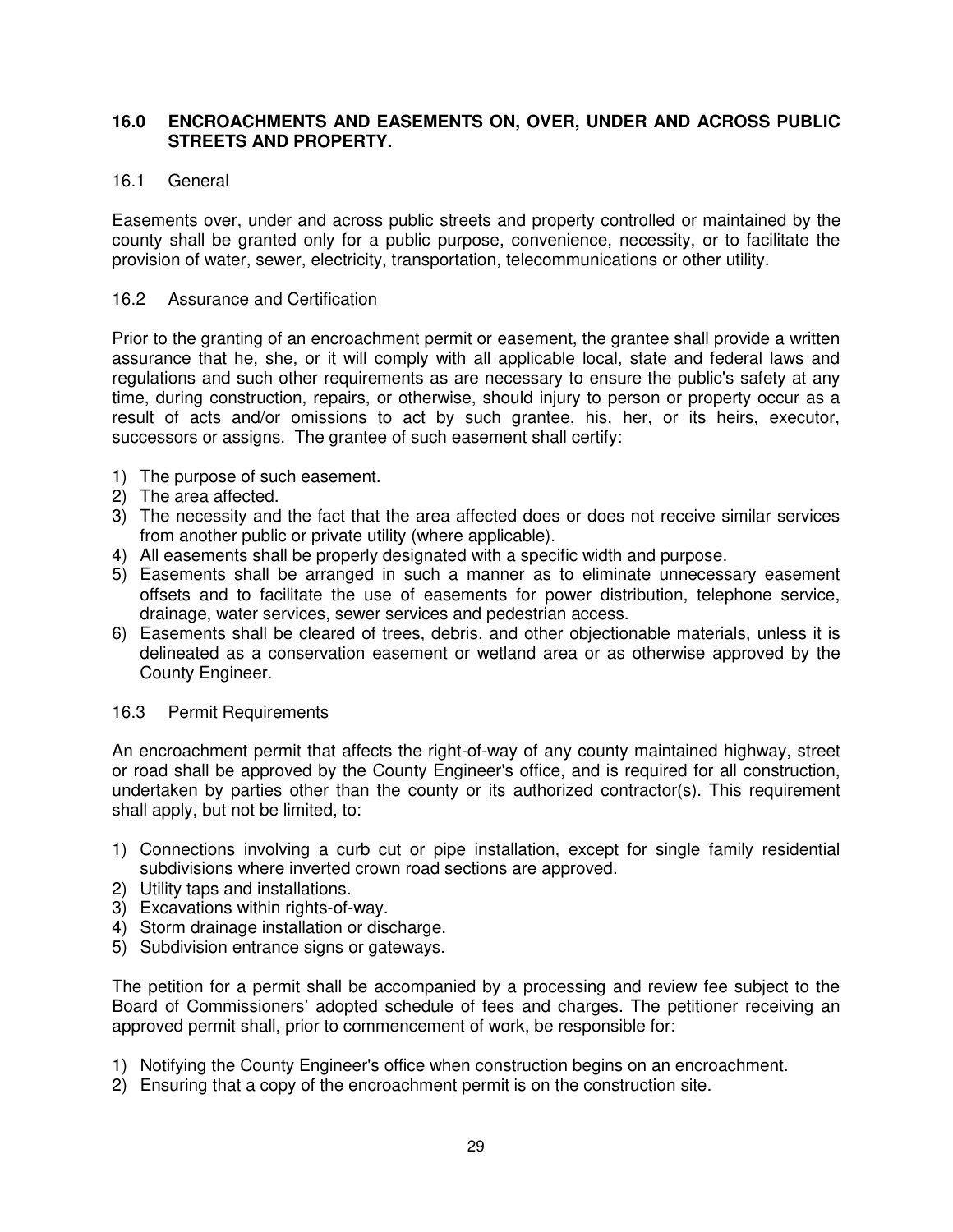- 3) Ensuring that the construction and the restoration of the roadway have been approved by the County Engineer.
- 4) Indemnifying the county for any liability incurred or damages sustained as a result of the encroachment.

Prior to any construction, installation, erection or excavation of, on, under or across such streets or property as may be authorized by such easement the grantee shall provide any necessary surety bond, pursuant to the Bulloch County Public Right-of-Way Ordinance.

The grantee shall also provide the County Engineer or his designee with a certificate or certificates of insurance evidencing the following the following required insurance:

- 1) All insurance policies shall be issued by an insurer satisfactory to the county, and the insurer shall have a rating in the A categories of Best Insurance Reports.
- 2) The certificate(s) shall include a provision that not less than thirty (30) days' notice will be given to the county prior to cancellation, termination, nonrenewal, or reduction in coverage.
- 3) Insurance shall be maintained with the following minimum coverage and limits:
	- a) Commercial general liability policy for bodily injury, personal injury, completed operations and property damage in a coverage amount of not less than \$1,000,000 per occurrence and \$2,000,000 annual aggregate, with the County named as an additional insured.
	- b) A business auto policy for bodily injury and property damage in a coverage amount of not less than \$1,000,000 per occurrence, with the County named as an additional insured.
	- c) Maintain the workers' compensation coverage required by state law and provide a certificate for insurance for this coverage in the manner required by this subsection.

An encroachment permit approved for excavation on a county maintained road shall adhere to the following requirements:

- 1) Work under such permit shall be commenced within the time specified on the permit; otherwise the permit shall become void.
- 2) All permits shall be kept at the place of excavation while the work is being done and exhibited whenever called for by any person having the authority to examine the same.
- 3) There shall be no more than one-half  $\langle \frac{1}{2} \rangle$  the width of any road opened or obstructed at any one time.
- 4) Boring may be allowed, provided that no authorized underground construction shall be damaged or interfered with.
- 5) All portions of the road excavated shall be put in as good condition as before the excavation was made. The trench or excavation shall be refilled and compacted to 100% standard Proctor density and shall be re-paved in accordance with County standards.
- 6) Whenever any person making any excavations in a county maintained road fails to repair the road as required by this section or fails to maintain the same for a period of one year, then the Board of Commissioners shall cause the work to be done and the cost thereof shall be charged against the surety bond or other security as determined by the County Engineer.

Where such excavations occur in a state or federal highway, permission shall be obtained from the appropriate state or federal highway agency before any work is commenced.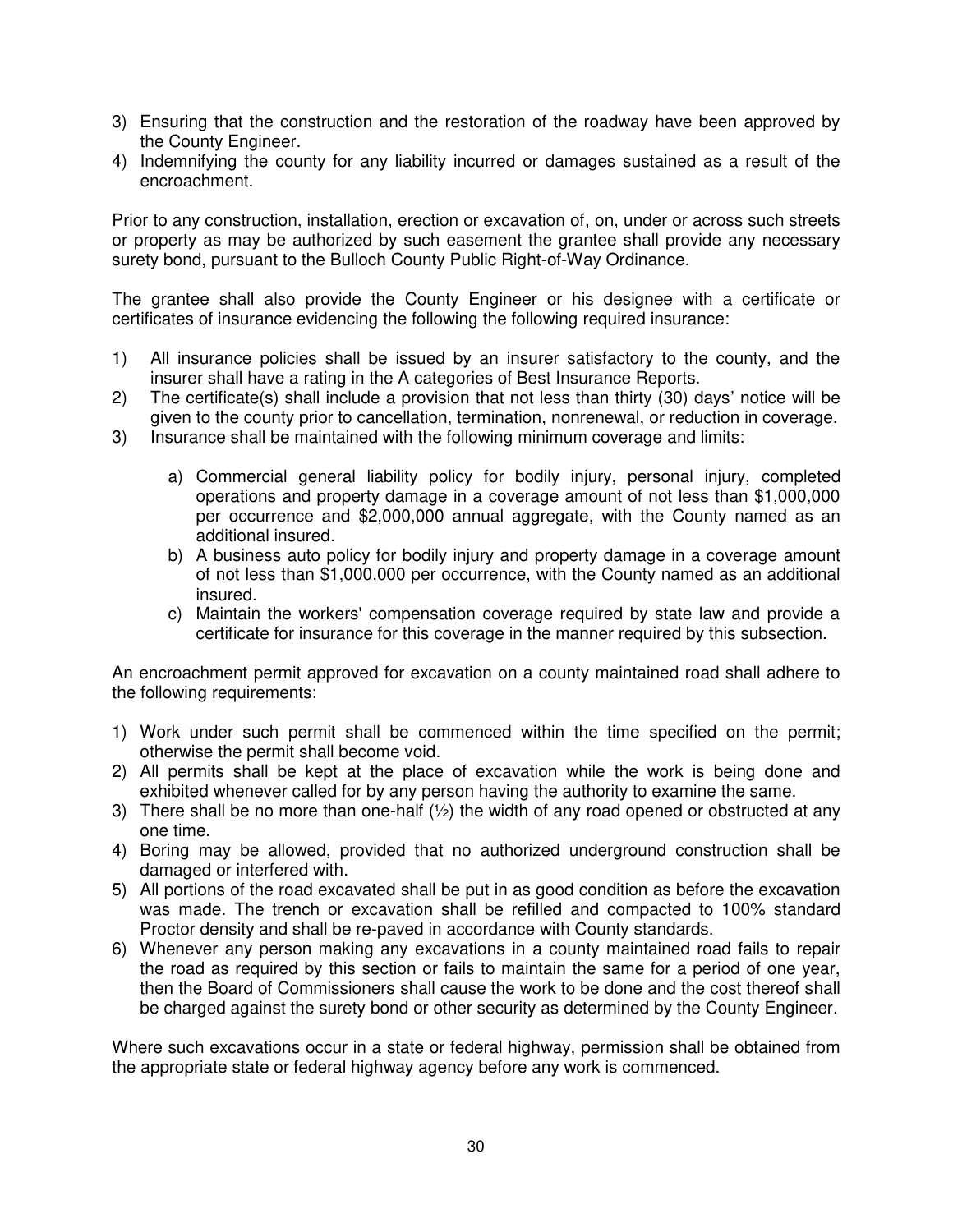#### 16.4 Indemnification and Hold Harmless

The grantee shall indemnify and hold harmless the county and its officials, officers, employees, agents, successors and assigns, from and against any and all loss, costs, expenses, (including attorney's fees and expenses of litigation), claims, suits and judgments whatsoever in connection with injury to or death of any person or persons or loss of or damage to property, and further claims, suits and judgments whatsoever by third parties resulting from the interruption of traffic caused by or in any way connected with the construction, installation, erection, repair or maintenance, use or presence of any such improvements or appurtenances, however caused.

The grantee shall bear all costs of furnishing flagging protection, warning devices and inspection services, as well as the costs of restoring the affected area to its original condition.

#### 16.5 Status of Existing Utilities

For existing utilities where an easement has not been granted, any installation or replacement of new utilities or repair of existing utilities shall require a permit from the County Engineer pursuant to the Bulloch County Public Right-of-Way Ordinance. Pipes, lines or conduits shall be laid at a location and depth under the road or drainage way as the County Engineer may direct.

Should any utilities be damaged by the county in the course of routine maintenance, the county shall be indemnified and held harmless from any resulting damage in the same manner as stated in Section 16.4 of these policies.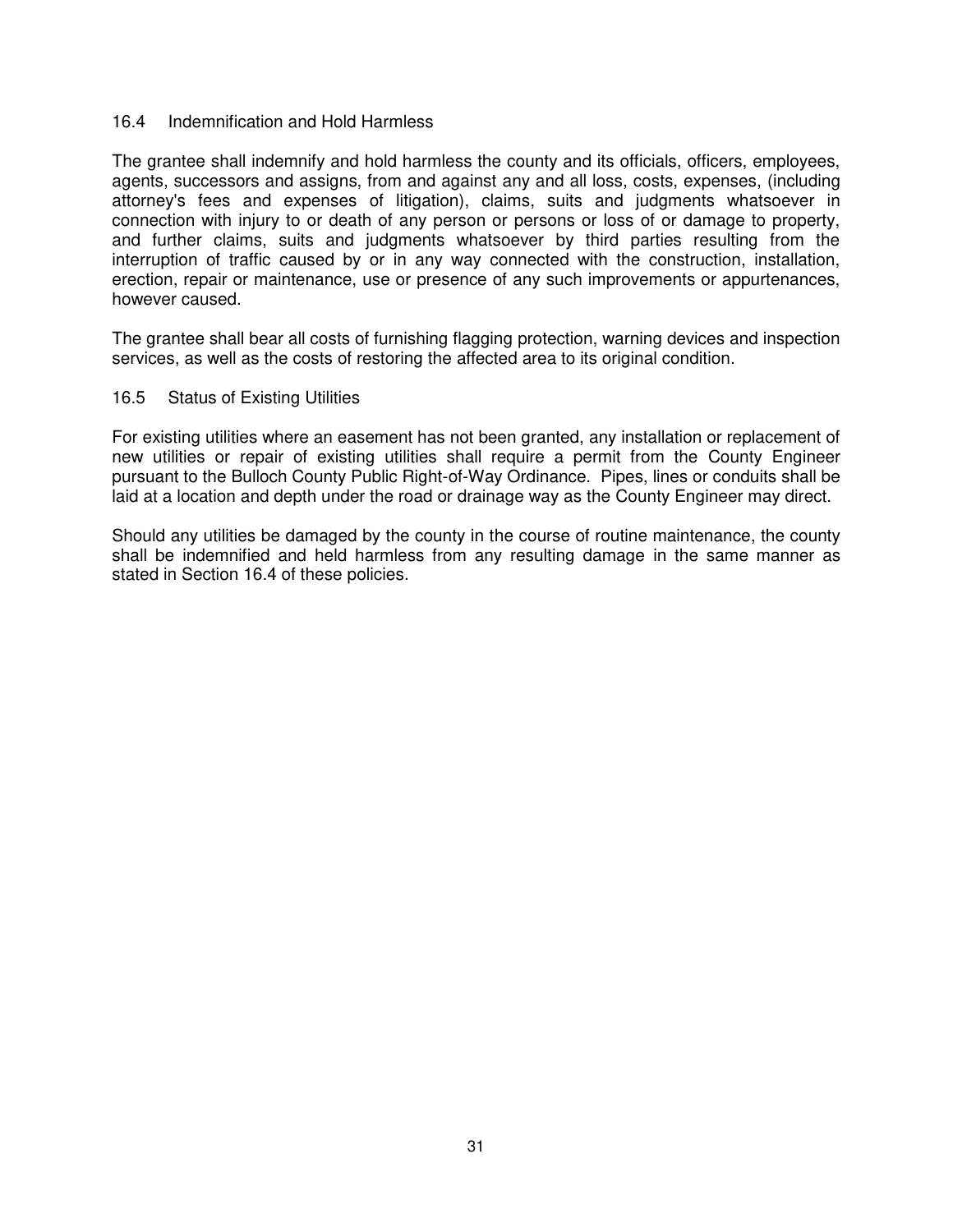# **17.0 VERTICAL DEFLECTION TRAFFIC CALMING DEVICES.**

# 17.1 Generally.

These devices are engineered for neighborhood traffic calming measures that may be used by the County used to slow vehicle traffic and improve safety conditions in residential neighborhoods where paved roads exist.

## 17.2 Use of Vertical Deflection Devices Authorized.

Vertical deflection devices are commonly known as rumble strips, speed bumps, speed humps, speed tables, speed cushions, raised pedestrian crossings, and changes in surface mixtures or materials. The installation and use of vertical deflection devices shall be accompanied by the installation and use of ancillary traffic control devices including signage and markings. The Board of Commissioners are hereby authorized to place or install, replace, maintain and remove such devices in accordance with O.C.G.A. 32-4-40, et seq.; 36-1-20, and 40-6-371, pursuant to the following standards and criteria.

# 17.3 Standards for Installation and Use.

The installation and use of vertical deflection devices and ancillary traffic control devices for traffic calming shall follow the latest guidance, standards, recommendations and requirements promulgated by the Institute of Transportation Engineers and the Manual on Uniform Traffic Control Devices. The preferred vertical deflection devices for residential streets shall be prefabricated rubber or plastic speed humps, speed tables, and speed cushions where no raised pedestrian crossings are recommended or required. All ancillary traffic control devices consisting of signage and markings shall follow standards prescribed by the MUTCD.

The County will only consider approval for applications and petitions for the installation of these devices if the following warrants are met:

- 1) The road must be paved and currently dedicated for County ownership and maintenance.
- 2) The road must be classified as a local residential street with a speed limit of 25 miles per hour (MPH), or less.
- 3) Road segments with grades of more than 8% shall not be considered.
- 4) Road segments must be 1,000 feet or more of uninterrupted length.
- 5) The road segment or district must have 60% of the lots or total units built-out and occupied.
- 6) A traffic study that determines if road segments or district petitioned exceeds the  $85<sup>th</sup>$ percentile speed at 10 MPH over the speed limit.
- 7) If such speed conditions exist, the traffic study will evaluate appropriate measures for proposed installation and use of vertical deflection and traffic control devices.
- 8) The types of devices shall be determined solely by the County with regard to the number, placement and location, according to engineering standards, and standards that consider emergency vehicle response.

17.4 Application and Petition for Vertical Deflection Devices.

The County may accept an application to consider installation, or removal, of vertical deflection and ancillary traffic control devices in residential neighborhoods or districts that meet warrant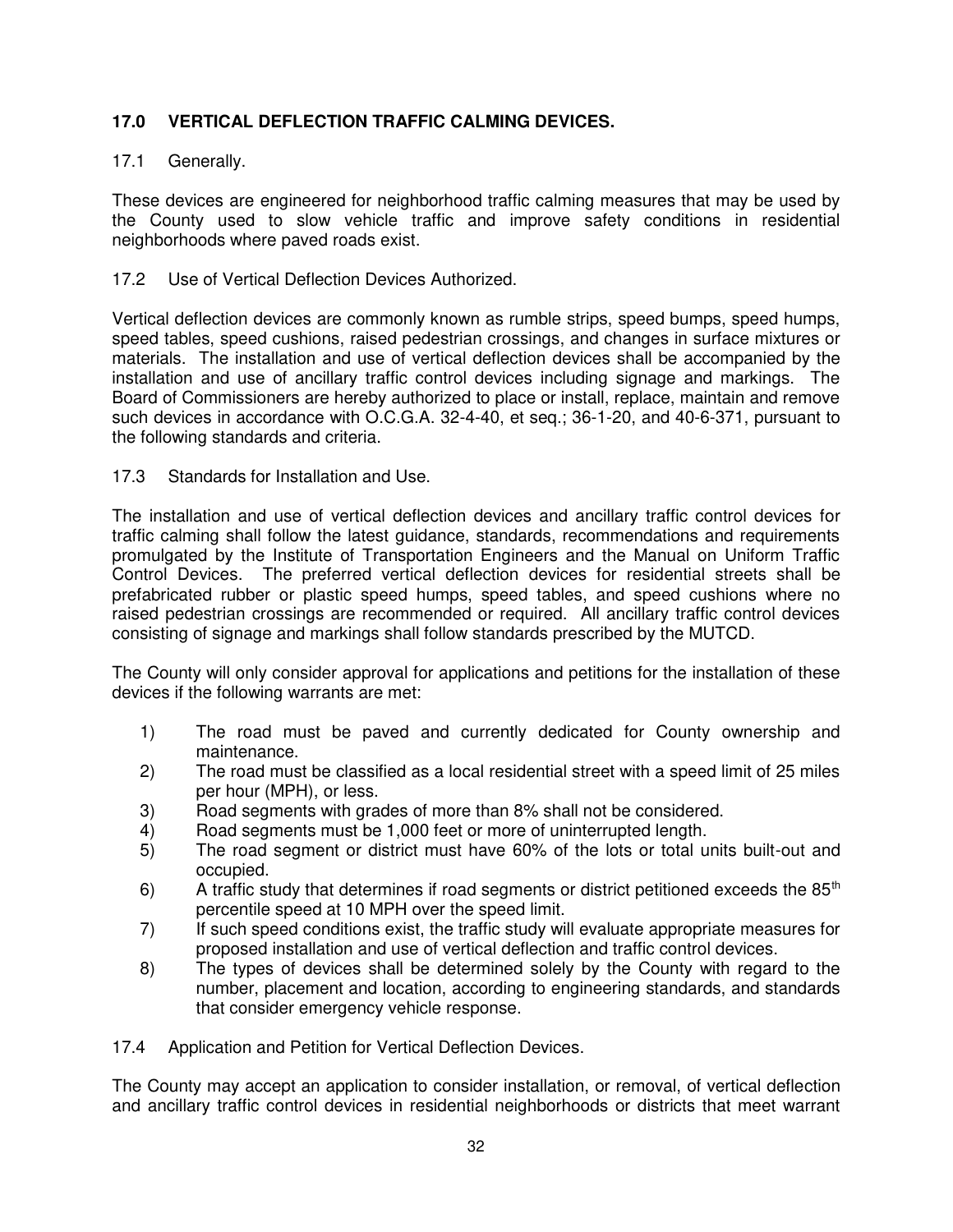one through five (1 through 5) in section 17.3 above, and such applications must include the following:

- 1) A standard application form signed by an authorized representative.<br>2) A standard petition form that contains the signature and bearing of w
- 2) A standard petition form that contains the signature and bearing of witness for eightypercent (80%) of the legal property owners living along the length of the entire road segment petitioned from terminus to terminus. For purposes of this provision and for verification purposes, "legal property owners" means those names for each parcel appearing in the records of the Bulloch County Board of Tax Assessors; provided, however, that if ownership of a parcel is different from the information in the Tax Assessors' records, it shall be the responsibility of the true owner signing the petition to also provide the County with a copy of the true owner's vesting deed to the property.
- 3) A non-refundable application fee as prescribed by the County's schedule of fees and charges to cover the costs of staff time, the traffic study, notices, and hearings.

Upon conclusion of the traffic study, the County staff shall present recommendations and findings to the petitioning residential neighborhood or district for review, and the Board of Commissioners. Such recommendations or findings shall include the estimated costs of initial installation, or where requested, removal.

A subsequent public hearing will be scheduled before the Board of Commissioners to accept public comment on the application. The Board of Commissioners, at its discretion, may approve or deny the application based on the findings and public comment. If the application is approved, the Board of Commissioners may authorize a special tax assessment district as prescribed in section 17.5, below.

No application and petition for removal of vertical deflection and ancillary traffic control devices will be approved until or unless the costs for initial installation, and/or any replacement, maintenance, repair and estimates of removal have been fully recovered. Any such application and petition shall follow the same procedures above in requesting initial approval for devices.

17.5 Special Assessment District Authorized.

Upon consideration of public hearing comments, the recommendations by the staff, and subject to the availability of funding, the Board of Commissioners may authorize by resolution the establishment of a special tax assessment district for the subject properties in the application/petition who would receive a benefit from the proposed vertical deflection and traffic control devices.

The County, if approved, would fund the installation of all devices determined by the traffic study, initially. Thereafter, an annual tax assessment for each lot or parcel (whether developed or not) within the district would be established to compensate for the perpetual costs of installation, replacement, maintenance and repair of the installed devices. Such assessment may be amended from-time-to-time based on a cost evaluation submitted annually by the Roads and Bridges Department, for approval by the Board of Commissioners.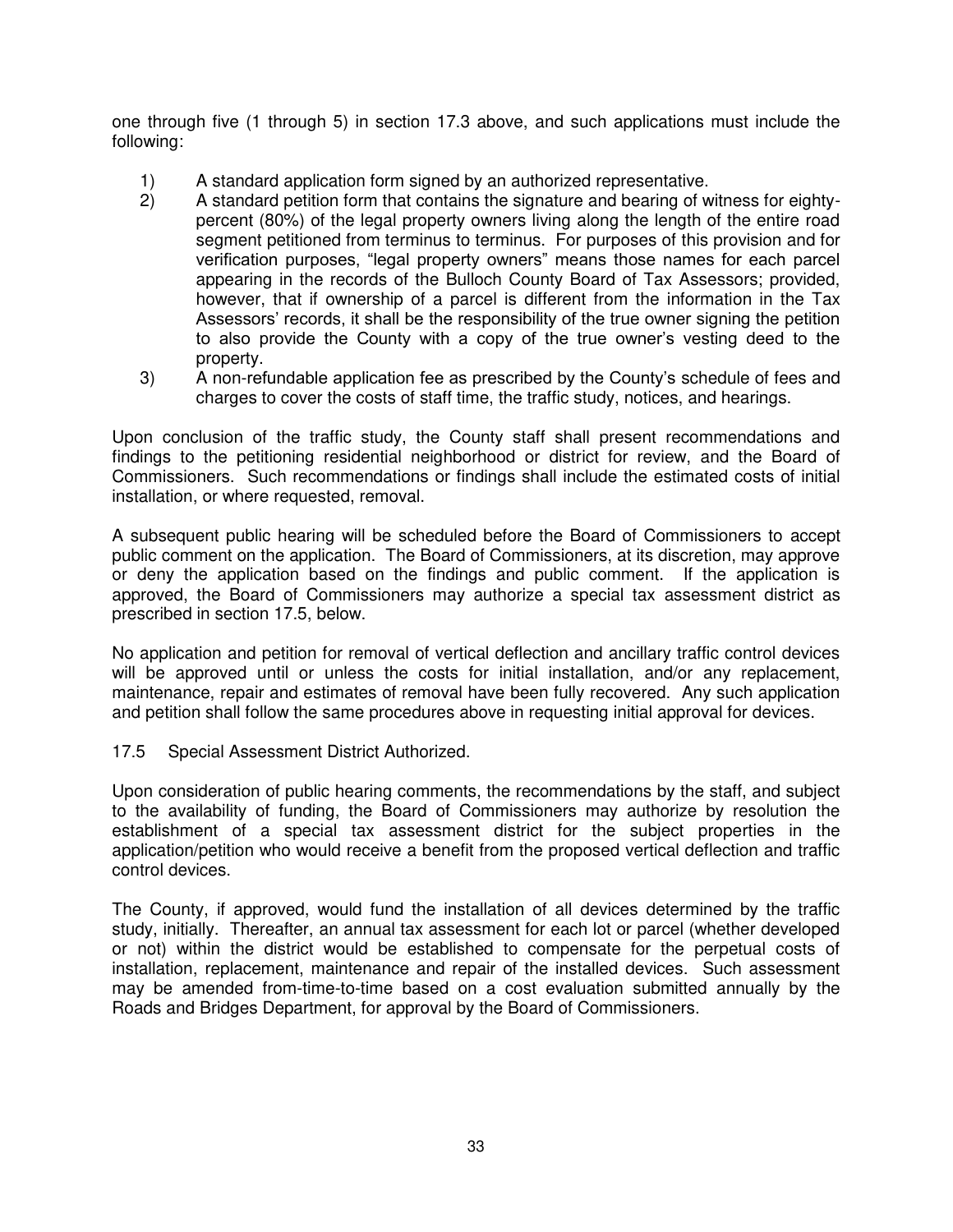#### **APPLICATION FOR A SPECIAL ASSESSMENT DISTRICT VERTICAL DEFLECTION DEVICE**

#### **INSTALLATION REMOVAL**

We, the undersigned, all being property owners of the subdivision legally titled, or of the units or parcels designated for such a district, do hereby petition for the installation of vertical deflection devices. Each of us hereby pledge to the levying of lien by Bulloch County against property we own for the purpose of payment for the cost of installing and maintaining these devices. This petition represents 80% or more of the property owners to be affected in this request, subject to verification.

We, the undersigned, all being property owners of the subdivision legally titled, or of the units or parcels designated for such a district, do hereby petition for the removal of vertical deflection devices. Each of us hereby pledge to the to request release from levying of lien by Bulloch County against property we own for the purpose of payment, except for any remaining balance for the initial cost of installing and maintaining these devices. This petition represents 80% or more of the property owners to be affected in this request, subject to verification.

#### **NOTICE**

Your signature on the accompanying petition indicates that you have read and fully understand all information concerning this program. Each property owner must sign the petition before a witness, who shall be available to verify the signature, if necessary.

| Authorized Representative Signature               |         | Date |
|---------------------------------------------------|---------|------|
| Witness Signature for Authorized Representative   |         | Date |
| <b>OFFICE USE ONLY</b>                            |         |      |
| <b>Action Taken</b>                               | Initial | Date |
| Accepted by Clerk of the Board with Fee Paid      |         |      |
| <b>Clerk Verifies Parcels and Signatures</b>      |         |      |
| Referred to County Engineer for Traffic Study     |         |      |
| <b>Traffic Study Returned with Cost Estimates</b> |         |      |
| Neighborhood Review                               |         |      |
| <b>Public Hearing</b>                             |         |      |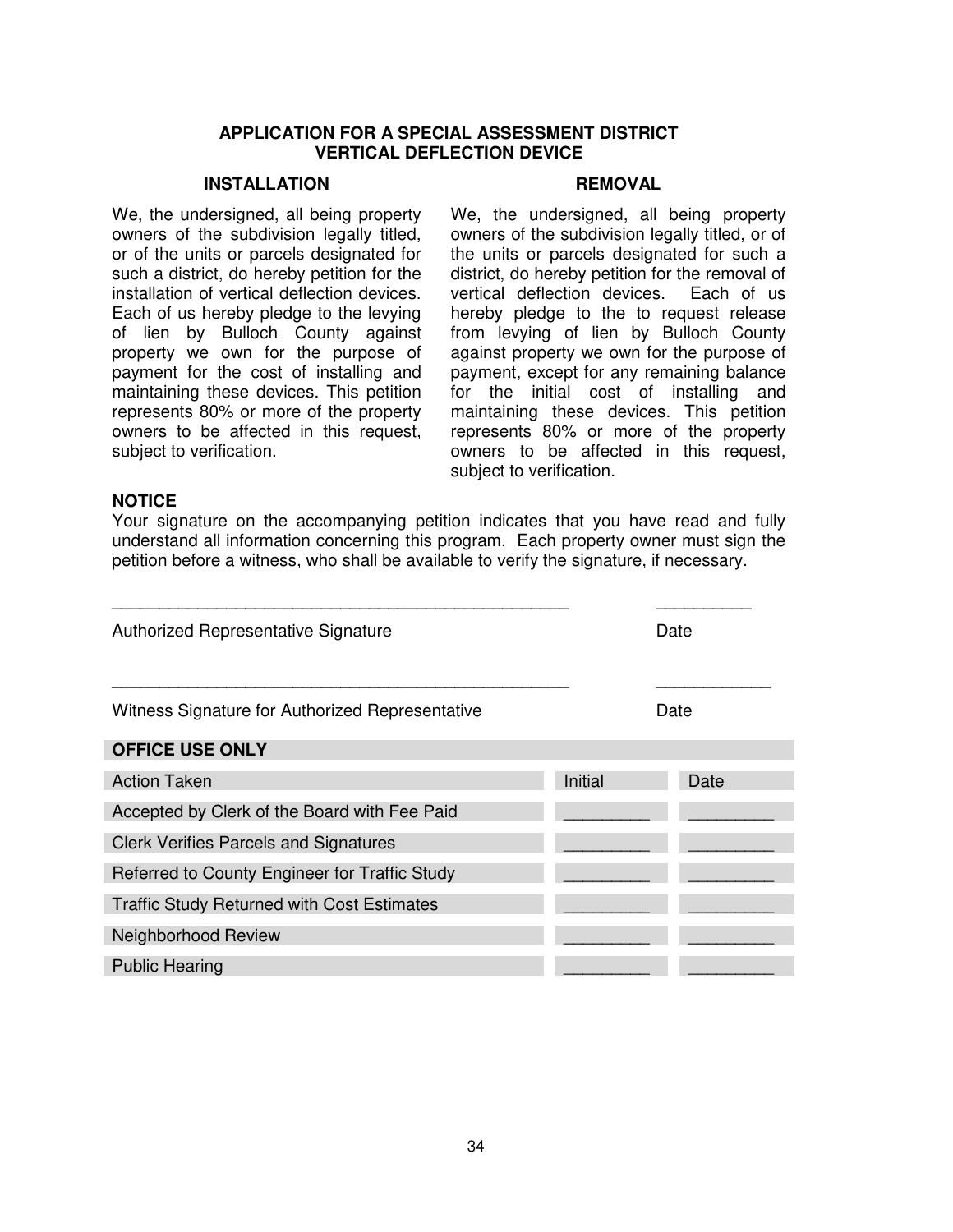## **BULLOCH COUNTY ROAD TAX DISTRICT PETITION**

**\_\_\_\_\_\_\_\_\_\_\_\_\_\_\_\_\_\_\_\_\_\_\_\_\_\_\_\_\_\_\_\_\_\_\_\_\_\_\_\_\_\_\_\_\_\_\_\_\_\_\_\_\_\_\_\_\_\_\_\_\_\_\_\_\_\_\_\_\_\_\_\_**

Name of Road or Roads: **We are also assumed as a set of Roads** or  $\theta$ 

**Type of Improvements Requested (e.g., paving, resurfacing, etc.):** 

**Total Estimated Cost of Improvements:\_\_\_\_\_\_\_\_\_\_\_\_\_\_\_\_\_\_\_\_\_\_\_\_\_\_\_\_\_\_\_\_\_\_\_\_\_\_**

**NOTE: By signing this petition, each property owner below consents to the abovedescribed improvements to the road or roads within the proposed road tax district. Based on the total estimated cost of the improvements and the number of lots within the proposed district, it is estimated that each lot within the proposed district will be assessed an additional tax of \$\_\_\_\_\_\_\_\_\_\_\_\_ per year for \_\_\_\_\_\_\_\_\_ years in order to pay for the improvements. However, it is understood that this is merely an estimate and that this amount could increase or decrease depending on the actual cost of the improvements.** 

| <b>NAME</b> | <b>ADDRESS</b> | <b>PHONE NUMBER</b> | <b>SIGNATURE</b> |
|-------------|----------------|---------------------|------------------|
|             |                |                     |                  |
|             |                |                     |                  |
|             |                |                     |                  |
|             |                |                     |                  |
|             |                |                     |                  |
|             |                |                     |                  |
|             |                |                     |                  |
|             |                |                     |                  |
|             |                |                     |                  |
|             |                |                     |                  |
|             |                |                     |                  |
|             |                |                     |                  |
|             |                |                     |                  |
|             |                |                     |                  |
|             |                |                     |                  |
|             |                |                     |                  |
|             |                |                     |                  |
|             |                |                     |                  |
|             |                |                     |                  |
|             |                |                     |                  |
|             |                |                     |                  |
|             |                |                     |                  |
|             |                |                     |                  |